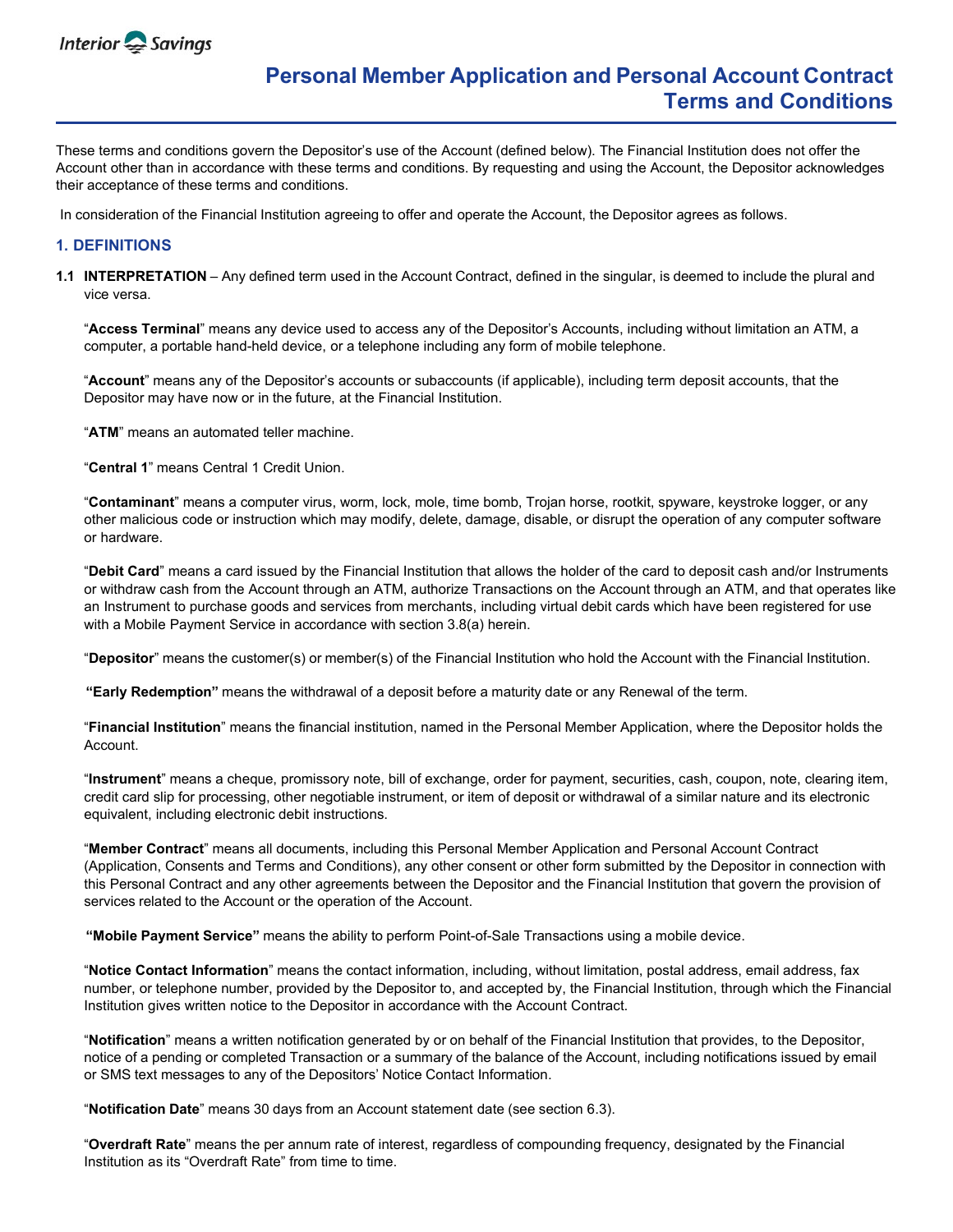"**PAD**" means a Pre-authorized Debit.

"**Password**" means a personal identification number, a personal access code or personal identification word used to access the Account by any means including to conduct a Transaction.

"**Point-of-Sale Transaction**" means the use of the Debit Card as may be permitted from time to time by the Financial Institution for:

a) the transfer of funds from the Account to purchase or lease goods or services from a merchant (the "Merchant"),

b) the transfer of funds from the Account to obtain a voucher, chit, scrip, token, or other thing that may be exchanged for goods, services, or money, or

c) the transfer of funds into the Account from an account of a Merchant (e.g., a refund).

"**Pre-authorized Debit**" means a Transaction debiting the Account that is processed electronically by a financial institution in accordance with a pre-authorized debit agreement entered into by the Depositor.

"**Primary Depositor**" means, for joint Accounts, the first Depositor named on the Personal Account Contract. When the Primary Depositor dies, once the Financial Institution is notified of the death and provided with document, the next Depositor named on the Personal Account Contract will become the Primary Depositor.

**"Prime Lending Rate"** is the per annum rate of interest, regardless of interest compounding frequency, designated by the Financial Institution as the "Prime Lending Rate" from time to time.

"**Remote Instructions**" means instructions given to the Financial Institution with respect to the operation of the Account from a remote location using a computer, portable hand-held device, telephone, mobile telephone, fax, via the Financial Institution's online banking system, email, text message transmission, tele-touch banking or other remote communication acceptable to the Financial Institution in order to operate the Account or authorize Transactions and make arrangements with the Financial Institution.

**"Renew"/"Renewal"** means to re-deposit the amount of a deposit for a successive additional term of the same duration, unless otherwise advised by the Depositor, at an interest rate and Early Redemption rate, if applicable, in effect for similar deposits with the Financial Institution of like term at the date of renewal, which shall be disclosed to the Depositor by the Financial Institution, at least 30 days before a maturity date.

"**Survivor(s)**" means, for joint Accounts, upon the death of any Depositor, the surviving Depositor(s).

"**Third Party**" means any person, firm, corporation, association, organization, or entity other than the Depositor(s), the Financial Institution or Central 1.

"**Transaction**" means any debit or credit transaction processed to or from the Account by any means, including without limitation Point-of-Sale Transactions and transactions originated through an ATM, online, mobile or telephone banking or any other method of Account access that may be made available to the Depositor from time to time.

# **2. GENERAL**

## **2.1 USE OF ACCOUNT –**

- a) The Depositor may use and access the Account in accordance with these terms and conditions. The Depositor shall not:
	- i) use the Account for any illegal, fraudulent, or defamatory purpose, or
	- ii) take steps, or cause, or permit anything to be done that could undermine the security or integrity of the Account, including activities that threaten to harm or cause harm to any other participant in the provision, utilization, or support of the Account.
- b) The Depositor irrevocably authorizes and directs the Financial Institution to debit or credit, as the case may be, the amount of any Transaction to the Account, together with any service charges or fees, authorized using a Password, in person by the Depositor, or as otherwise contemplated or permitted by these terms and conditions, in accordance with the normal practices of the Financial Institution, which may be amended from time to time without notice.

#### **2.2 OTHER SERVICES –**

- a) The Financial Institution and Central 1 may, from time to time, make other services available to the Depositor in connection with the Account. The Depositor may be provided with separate terms and conditions in respect of any such other services which will govern the use of such other services, and such separate terms and conditions will form part of the Account Contract.
- b) If the Depositor has requested a Debit Card and the Financial Institution has approved such request, the Financial Institution will issue a Debit Card to the Depositor. Use of the Debit Card will be subject to the applicable Debit Card terms and conditions.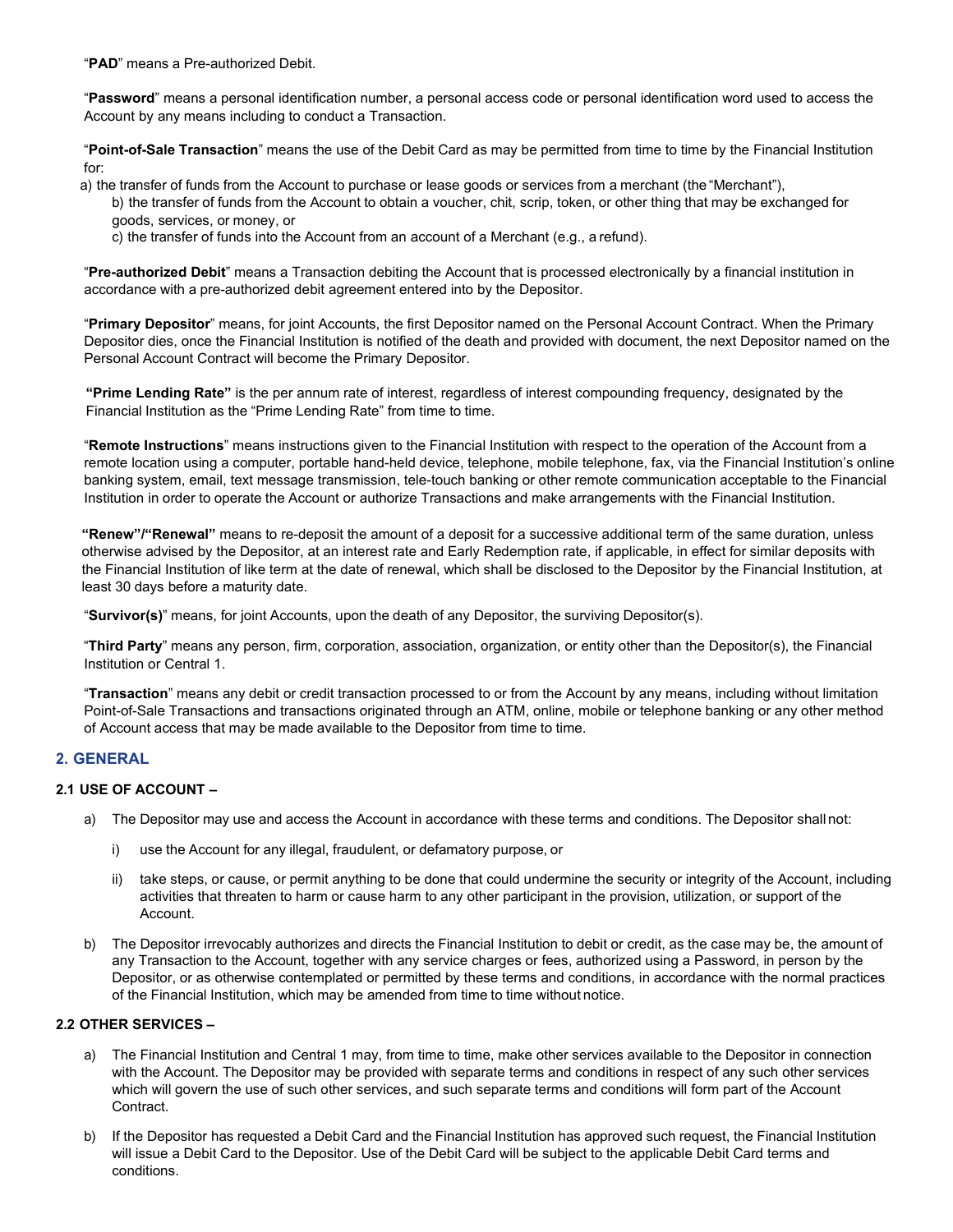- c) If the Depositor has requested online banking and the Financial Institution has approved such request, the Financial Institution will issue an online banking Password to the Depositor. The use of the online banking service and Password will be subject to the applicable online banking terms and conditions.
- d) All Account services will be offered to the Depositor in the sole discretion of the Financial Institution, and nothing in this Member Contract will oblige the Financial Institution to make any particular Account services available to the Depositor. The issue of a Debit Card or an online banking Password does not amount to a representation or a warranty that any particular type of service is available or will be available at any time in the future.

**2.3 THIRD PARTY SERVICES –** The Financial Institution and Central 1 may, from time to time, make services provided by Third Parties available in connection with the Account. The Depositor acknowledges and agrees that:

- a) the Financial Institution and Central 1 make the services of Third Parties available for the convenience of Depositors. The services are provided by the Third Party and not the Financial Institution or Central 1. The Depositor's relationship with the Third Party shall be a separate relationship, independent of the relationship between the Depositor and the Financial Institution and Central 1, and such a relationship is outside the control of the Financial Institution and Central1;
- b) the Financial Institution and Central 1 make no representation or warranty to the Depositor with respect to any services provided by a Third Party even if those services may be accessed by the Depositor through the Financial Institution's website;
- c) the Depositor assumes all risks associated with accessing or using the services of Third Parties;
- d) the Financial Institution and Central 1 have no responsibility or liability to the Depositor in respect of services provided by a Third Party;
- e) any dispute that relates to services provided by a Third Party is strictly between the Depositor and the Third Party, and the Depositor will raise no defence or claim against the Financial Institution and/or Central 1;
- f) the Depositor shall not:
	- i) use any Third Party service made available in connection with the Account for any illegal, fraudulent, or defamatory purpose, or
	- ii) take steps, or cause, or permit anything to be done that could undermine the security or integrity of any Third Party service, including activities that threaten to harm or cause harm to any other participant in the provision, utilization, or support of such Third Party service.
- g) the Proceeds of Crime (Money Laundering) and Terrorist Financing Act and Regulations may apply to the services provided by Third Parties and that the Third Parties may, from time to time, request information from the Depositor or request Depositor information directly from the Financial Institution and Central 1, to address the reporting, record-keeping, client identification, and ongoing monitoring requirements of that legislation. Any such request must be complied with and will not require consent of a Depositor.

# **2.4 JOINT ACCOUNTS –**

- a) If this is a joint Account, each Depositor assigns and transfers to all other Depositors, jointly any and all shares and monies, including all dividends and interest which now or at any time hereafter stand to the credit of the Account, and agree that all such shares and monies will be property held jointly by all of the Depositors.
- b) If this is a joint Account, unless the Depositor has requested otherwise by written notice to the Financial Institution, each Depositor consents to the Financial Institution providing any and all Account statements, notices or disclosures required to be provided to the Depositor pursuant to this Member Contract or applicable law to the first Depositor named on the Personal Account Contract only, and the provision of a statement, notice or disclosure to such first-named Depositor will constitute provision of the statement, notice or disclosure to all Depositors. If the Depositor receiving such statements, notices or disclosures on behalf of all Depositors dies, once the Financial Institution is notified of the death to its satisfaction, and updates its records accordingly, the Financial Institution will provide all statements, notices or disclosures to the Depositor named next in order following the deceased Depositor on the Personal Contract Application.

#### **2.4.1 RIGHT OF SURVIVORSHIP**

- All joint accounts, unless the Depositor has requested otherwise by written notice to the Financial Institution, are deemed to have "Right of Survivorship" in place, where upon the death of a Depositor, the entire beneficial interest in the Account vests in the Survivor and as such, interest in the Account will pass to the Survivor and will not be treated as an asset of the estate of the deceased Depositor. Such transfer of the Account does not release the deceased Depositor nor their estate from section 2.5, Joint and Several Liability.
- ii) If upon written notice to the Financial Institution, the Depositor requests "Right of Survivorship" not be applied to the Account, then upon the death of a Depositor the Financial Institution is entitled to assume, based on the written notice received, either: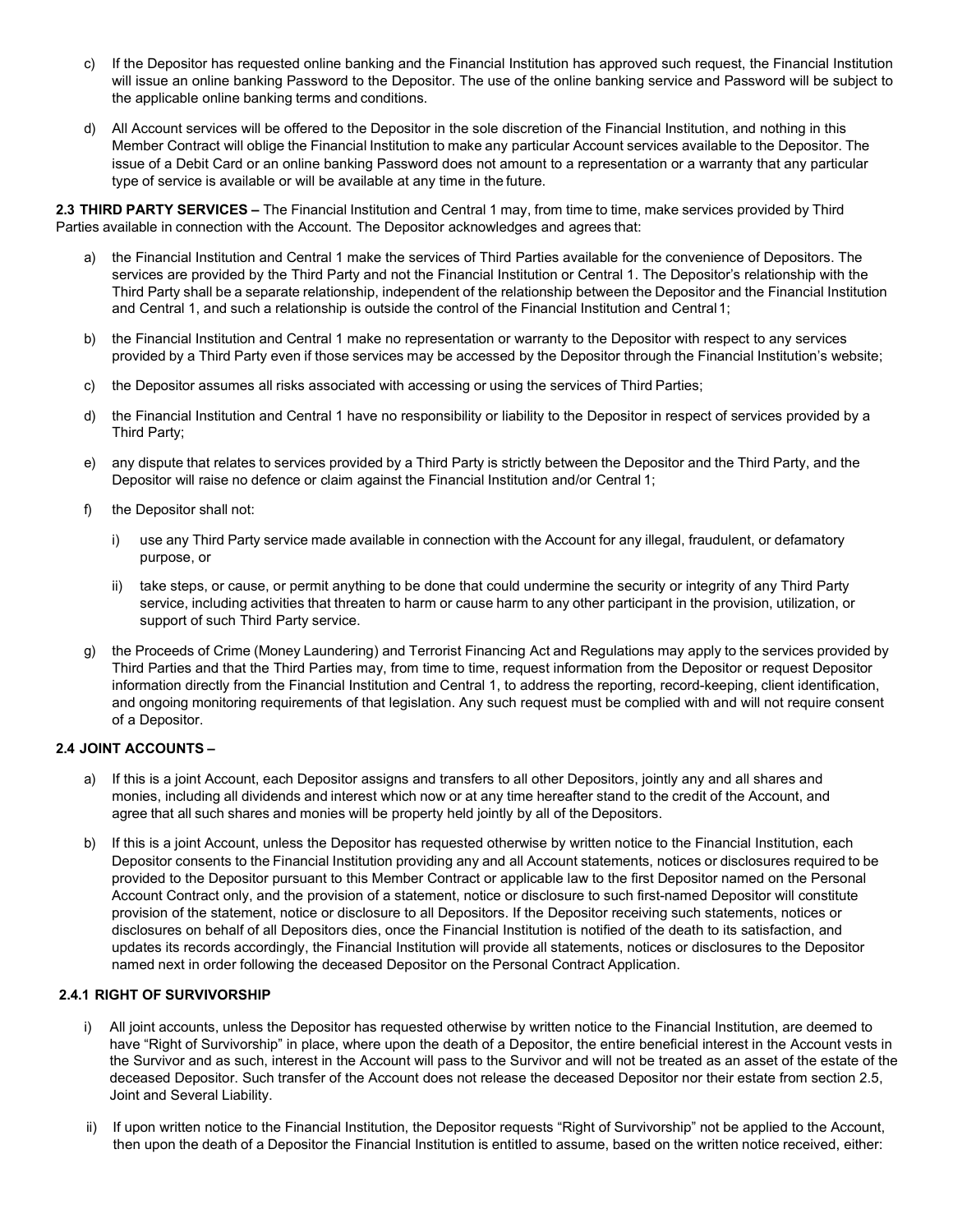- i) that each of the Survivor(s) and the deceased Depositor had equal interest in the Account. The Financial Institution will pay the deceased Depositor's interest in the Account to an authorized representative of the deceased Depositor's estate. Such payment does not release the deceased Depositor nor their estate from section 2.5, Joint and Several Liability; or
- ii) that the interest in the Account will be paid in the manner and percent, to either the survivor(s), the authorized representative of the deceased Depositor's estate, or both, provided that the Financial Institution has received written notice to that effect which has been signed by all parties. Any payment made does not release the deceased Depositor nor their estate from section 2.5, Joint and Several Liability.

**2.5 JOINT AND SEVERAL LIABILITY –** If this is a joint Account, the Depositors agree that they are jointly and severally liable to the Financial Institution for all obligations, debts, and liabilities under this Account Contract.

**2.6 FORMS –** The Depositor will use only such forms and Instruments as may be authorized by the Financial Institution from time to time.

#### **2.7 SERVICE CHARGES AND FEES –**

- a) The Depositor acknowledges receipt of a schedule of the Financial Institution's charges for the Account in effect at the time of acceptance of this Account Contract. By requesting the Account, the Depositor acknowledges their agreement to pay all applicable fees and service charges incurred in connection with the Account. The Financial Institution can deduct such fees and service charges from the Account (or other accounts of the Depositor with the Financial Institution) when a service is requested or performed, or as such fees and service charges otherwise become due.
- b) The Financial Institution may from time to time increase or decrease the fees or service charges applicable to the Account and provide notice of such changes by sending a notice to the Depositor's last known Notice Contact Information, by posting notice at the Financial Institution's premises or on the Financial Institution's website, by personal delivery, or by any other means the Financial Institution, acting reasonably, considers appropriate to bring the change to the attention of the Depositor. New or amended service charges and fees will become effective on the later of the stated effective date following publication, when an applicable service is requested or performed, or when incurred, and in any event, no earlier than 30 days after publication by the Financial Institution.
- c) Current fees and service charges applicable to the Account may be obtained by contacting the Financial Institution or through the Financial Institution's website. The Depositor is responsible for determining the then current fees and service charges applicable to the Account in advance of conducting Transactions or requesting services in connection with theAccount.

**2.8 VERIFICATION AND ACCEPTANCE OF TRANSACTIONS BY THE FINANCIAL INSTITUTION –** All Transactions are subject to verification and acceptance by the Financial Institution and, if not accepted, or if accepted but subsequently determined to be in error or otherwise improper or unauthorized, the Financial Institution may, but is not obliged to, reverse them from the Account. Verification may take place at a date later than the date the Depositor authorized the Transaction, which may affect the Transaction date. Notwithstanding any other provision herein, if at any time the Financial Institution, acting reasonably, determines that a credit made to or traced to the Account was made in error or based upon a mistake of fact, or induced through or in any way tainted by fraud or unlawful conduct, the Financial Institution may place a hold on the credit and/or reverse thecredit and any applicable interest.

**2.9 TRUE INFORMATION –** The Depositor agrees to provide true, accurate, current, and complete information about the Depositor and the Account when required by the Financial Institution and/or the Account Contract. Further, the Depositor agrees to notify the Financial Institution of any changes to such information within a reasonable period of time.

**2.10 NO OBLIGATION –** Nothing in the Member Contract will oblige the Financial Institution to:

- a) honour any Instrument drawn by the Depositor on the Financial Institution including reversing any instrument,
- b) accept any monies for investment in shares or for deposit,
- c) redeem shares,
- d) transfer money, or
- e) lend money to the Depositor.

**2.11** Any dispute related to goods or services supplied in a Point-of-Sale Transaction is strictly between the Depositor and the Merchant, and the Depositor will raise no defence or claim against the Financial Institution.

**2.12 WRITTEN NOTICE** – Any notice given by the Financial Institution to the Depositor is sufficiently given and deemed received on the earlier of the actual receipt, or if mailed to the last address on the records of the Financial Institution of the Depositor whose name first appears in the Depositor Information section on an Account Application, five days after the date of mailing, if sent by email attachment to the Depositor's email address for delivery, two days after sending, and if the written notice is of a general nature applicable to the Depositor and other persons holding accounts with the Financial Institution, 30 days after posting such written notice in the branch of the Financial Institution or publishing such written notice on the Financial Institution's website. Any notice given by the Depositor to the Financial Institution is sufficiently given and deemed received on actual receipt of a written notice to the branch of the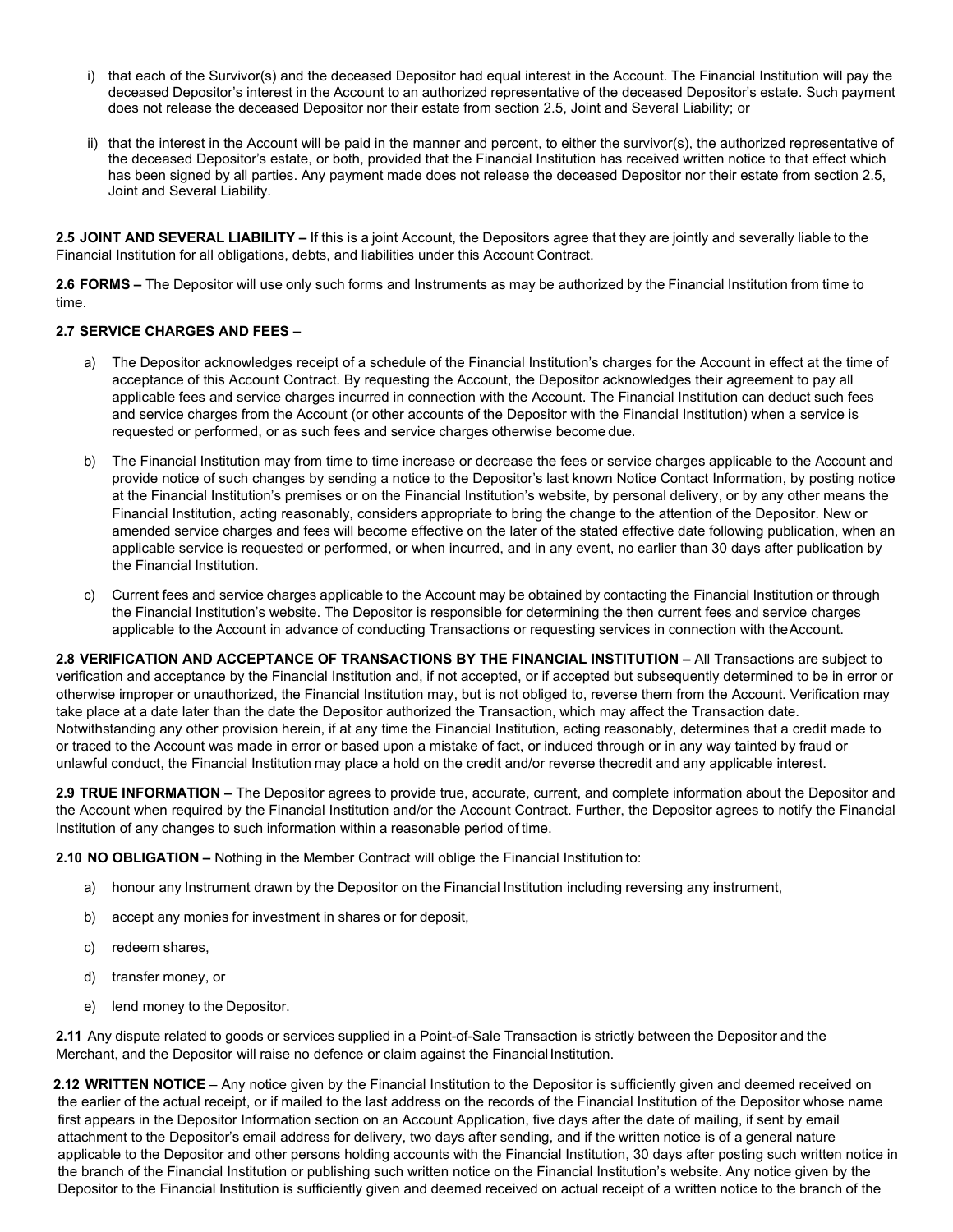Financial Institution at which the Account was opened.

**2.13 ASSIGNMENT OR TRANSFER** – Unless the Financial Institution expressly otherwise agrees in writing, an Account may not be assigned or transferred, either absolutely or by way of security, to any person other than the Financial Institution. If the Financial Institution agrees to an assignment or transfer, the Member Contract together with a form of assignment or transfer approved by the Financial Institution will be delivered to the Financial Institution and at the Financial Institution's option the Member Contract will be endorsed with particulars of the assignment or transfer or a new Member Contract will be issued in the name of the assignee or transferee. All assignments shall be subject to the Financial Institution's pre-existing rights of set-off and subordinate to any security position held by the Financial Institution or its subsidiaries or affiliates, unless such rights are expressly waived.

**2.14 SUCCESSORS AND ASSIGNS** – The terms and conditions stated in this Contract shall be for the benefit of and binding upon the Financial Institution, its successors and assigns, and for and upon the Depositor, the Depositor's heirs, executors, administrators, successors, and assigns.

**2.15 OTHER AGREEMENTS** – There are no representations or warranties made by the Financial Institution to the Depositor concerning this Contract except for the representations, warranties, and obligations of the Financial Institution as expressly set out in this Contract. Any advice, information, or statements provided by the Financial Institution or its service providers, agents, or their representatives, whether oral or written, will not create any representation, warranty, or condition or vary or amend this Contract, including the liability exclusions, liability limitations, release and indemnity provisions herein, and the Depositor may not rely upon any such advice or information.

# **3. DEPOSITOR INSTRUCTIONS**

**3.1 INSTRUMENTS –** Notwithstanding section 2.8, Verification and Acceptance of Transactions by the Financial Institution, the Depositor acknowledges and agrees that the Financial Institution will not be obliged to examine or assure itself of the regularity or validity of any endorsement or signature appearing on any Instrument. The Depositor releases the Financial Institution from all claims by the Depositor or others concerning the regularity or validity of any endorsement or signature.

The Depositor further acknowledges and agrees that if more than one endorsement or signature is required on an Instrument, that such an arrangement is solely between and amongst the persons constituting the Depositor, whether the Financial Institution has notice of such an arrangement or not.

The Depositor authorizes the Financial Institution, without inquiry, to honour and pay Instruments drawn on the Account, regardless of whether such Instruments are:

- a) drawn to the order of the Depositor on behalf of the Depositor who signed them,
- b) payable to cash or bearer,
- c) payable to the order and negotiated by or on behalf of the Depositor,
- d) cashed or tendered to pay the obligations of the Depositor, or
- e) deposited to the credit of the Depositor, and regardless of whether such Instruments are deposited in person at the Financial Institution, by ATM, by mail, by night deposit service or by any other method of deposit that may be made available by the Financial Institution.

**3.2 STOP PAYMENT –** Any instruction to stop payment of an Instrument drawn on the Account must be in writing and signed by the Depositor. On receiving a stop payment instruction of an Instrument drawn on the Account, the Financial Institution will use reasonable diligence to comply with the stop payment, but not be liable to the Depositor or any other person by reason of complying with, or failing to comply with, the stop payment, whether the Financial Institution is negligent, wilfully negligent, or otherwise.

**3.3 REMOTE INSTRUCTIONS –** The Depositor may provide Remote Instructions to any branch of the Financial Institution as permitted by the Financial Institution, through online banking or through the Financial Institution's telephone banking service, if any. The Remote Instructions may concern the Account maintained at that branch, or concern other Transactions and arrangements conducted at or with that branch.

The Financial Institution may, but will not be obliged to, act on Remote Instructions received in the name of the Depositor along with any requisite Password, if any, to the same extent as if the Remote Instructions were written instructions delivered to the Financial Institution by mail and signed by the Depositor authorized to operate the Account. Any such Remote Instructions are deemed genuine.

The Financial Institution may, in its sole discretion, acting reasonably, delay acting on or refuse to act on any Remote Instruction. The Depositors acknowledge and agree that where there are multiple Depositors on an Account, any Depositor who has online banking access on the Account, has provided remote instructions to the Financial Institution, any such instructions received by one Depositor unilaterally binds all Depositors on the Account. Further, the Financial Institution is entitled to assume that the Depositor providing remote instructions has the ability to provide such instructions on behalf of all Depositors. The Depositors further acknowledge and agree that where there is more than one Depositor on an Account, instructions provided to the Financial institution over the telephone by a Depositor will require each of the other Depositors to authorize the instructions in any process as may be required by the Financial Institution such as telephone, appearing in person or in writing.

Remote Instructions are deemed received by the Financial Institution only when actually received and brought to the attention of an authorized office of the Financial Institution capable of acting upon and implementing the Remote Instruction. Remote Instructions can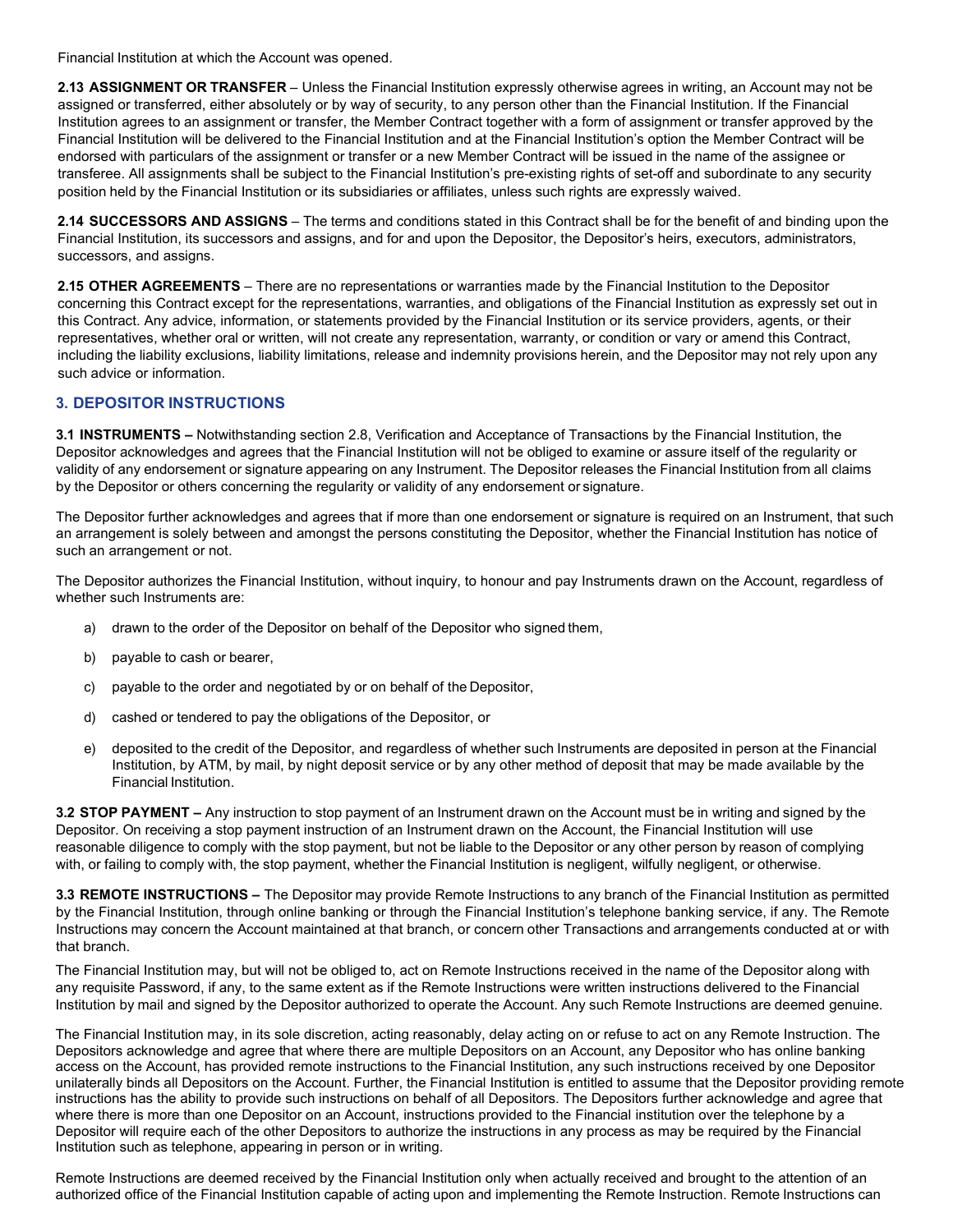be transmitted to the Financial Institution at the telephone or fax number or email address provided by the Financial Institution, or at such other telephone or fax number or email address as the Financial Institution may advise the Depositor by notice in writing, or through online banking. Any of the persons that constitute the Depositor may act alone and provide Remote Instructions to the Financial Institution, even if two or more signatures are otherwise required to operate the Account. The Financial Institution, acting reasonably, is entitled to assume that any person identifying himself or herself as the Depositor is in fact the Depositor, and can rely upon such, and the Financial Institution may act on the Remote Instructions provided by any such person. All Remote Instructions given to the Financial Institution in the name of the Depositor will bind the Depositor. A copy of any fax or email message or other Remote Instructions or the Financial Institution's notes of any Remote Instructions given by telephone may be entered into evidence in any court proceedings as if it were an original document signed by the Depositor. The Depositor will not object to the admission of the Financial Institution's or Central 1's records as evidence in any legal proceeding on the grounds that such records are not originals, are not in writing, are hearsay, or are documents containing information extracted from a computer, and all such records will be conclusive evidence of the Remote Instructions in the absence of documentary recorded evidence to the contrary.

## **3.4 ACCESS TERMINAL TRANSACTIONS –** The Depositor acknowledges and agrees that:

- a) using a Password to authorize a Transaction constitutes authorization of that Transaction in the same manner as if authorization was given by the Depositor in person or as otherwise contemplated or permitted by the Account Contract;
- b) the Depositor will be bound by each such Transaction; and
- c) once a Password has been used to authorize a Transaction, the Transaction may not be revoked and no stop payment on the Transaction may be requested.

**3.5 FOREIGN CURRENCY TRANSACTIONS –** If the Depositor provides instructions to the Financial Institution on an Account that is denominated in a currency other than the currency of the Account, a conversion of currency may be required. In all such Transactions and at any time a conversion of currency is made, the Financial Institution may act as principal with the Depositor in converting the currency at rates established or determined by the Financial Institution, affiliate parties, or parties with whom the Financial Institution contracts. The Financial Institution, its affiliates and contractors may earn revenue and commissions, in addition to applicable service charges, based on the difference between the applicable bid and ask rates for the currency and the rate at which the rate is offset in the market.

## **3.6 BILL PAYMENTS –** The Depositor acknowledges and agrees that:

- a) bill payments made through an Access Terminal or at a branch of the Financial Institution are not processed immediately and that the time period for processing depends upon a number of factors, including, without limitation, the time when the bill payment is initiated and the internal accounting processes of the bill paymentrecipient;
- b) it is the responsibility of the Depositor to ensure that bill payments are authorized in sufficient time for the payment to be received by the bill payment recipient before its due date;
- c) the Financial Institution and Central 1 will not be liable for any cost, expense, loss, damage, or inconvenience of any nature or kind whatsoever arising as a result of any error, non-payment, or a delay in the processing of billpayments;
- d) if the Depositor has made or received a bill payment in error, the Financial Institution may, but is not obliged to, assist the Depositor by initiating or processing a Bill Payment Error Correction Debit, as defined under the Payments Canada Rules (as may be amended from time to time), and if so initiated, the Depositor agrees to indemnify the Financial Institution for any direct loss, costs or damages incurred, and will pay to the Financial Institution any reasonable service charges or fees related to the provision of the service; and
- e) if the Financial Institution, absent gross negligence or wilful misconduct, initiates or processes a Bill Payment Error Correction Debit affecting the accounts or affairs of the Depositor, the Financial Institution shall be held harmless for any and all loss, costs or damages suffered or incurred by the Depositor, howsoever caused, relating to the bill payment or the Bill Payment Error Correction Debit process.

**3.7 LOST OR DESTROYED INSTRUMENT –** If an Instrument drawn on the Account is lost or destroyed while in the possession of another financial institution or its agents, the Financial Institution may, for all purposes, treat a copy of the Instrument, certified as being a true copy by the other financial institution, as though it were the original Instrument.

**3.8 DEBIT CARD** – In consideration of the Financial Institution providing the use of an electronic transaction card (the "Debit Card"), a Personal Identification Number ("PIN") for use with the Debit Card or a virtual Debit Card and Passcode for use with the Mobile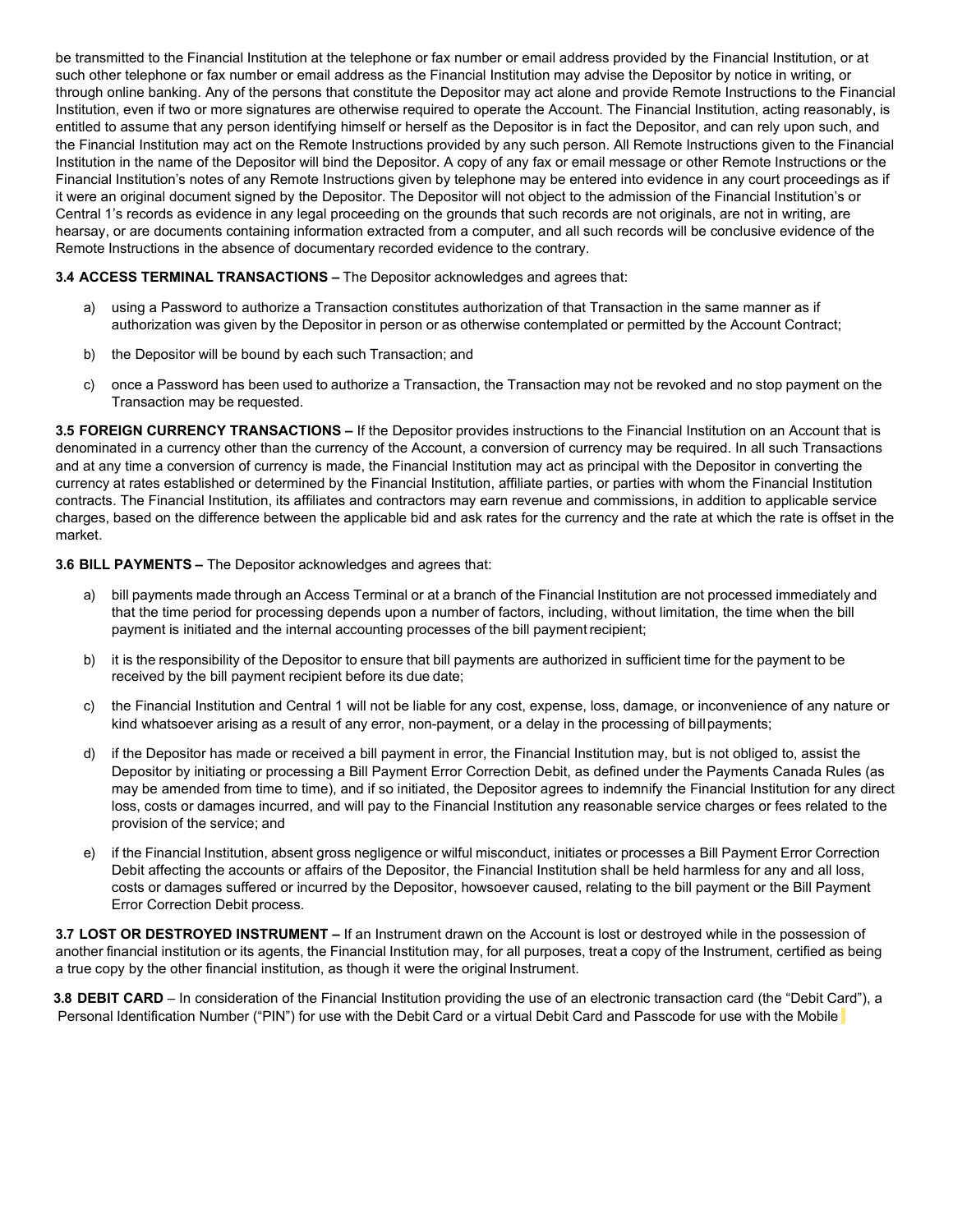Payment Service, and the right to use the Debit Card for such purposes as may be authorized by the Financial Institution from time to time, the Depositor acknowledges and agrees that:

- a) Purpose of the Debit Card: The Debit Card will only be used for the purpose of obtaining services as agreed by the Financial Institution. On thirty days written notice, the Financial Institution may add or remove the uses that are permitted. The issuance of the Debit Card does not amount to a representation or a warranty that any particular type of service is available or shall be available at any time in the future. These terms and conditions, and the fact that the Depositor has the use of the Debit Card, does not give any credit privileges or any entitlement to overdraw the Account, except as provided by separate agreement with the Financial Institution. All references to "Debit Card" in these terms and conditions include virtual Debit Card(s) registered for use with the Mobile Payment Service.
- b) Confidentiality and Personal Identification Number (PIN) and/or Passcode: Pursuant to section 5.1 of these terms and conditions, the Depositor will not select an obvious combination of digits for the PIN (e.g., address, card number, Account number, telephone number, birth date, or Social Insurance Number) and will protect and maintain the confidentiality of the PIN at all times. The Depositor will never, under any circumstances, disclose the PIN to any other person. The Depositor will not use the PIN as a telephone or online access code. The Depositor will not keep a written record of the PIN, unless the written record is not carried next to the Debit Card and is in a form indecipherable to others. The Depositor will always screen the entry of the PIN with their hand or body.
- c) Contactless Debit Payments (Interac Flash†): The Depositor acknowledges that the Debit Card may include Interac Flash contactless payment functionality. This contactless payment service allows the Depositor to perform a Transaction using the Debit Card without entering a PIN. The Depositor understands that this service is optional and if they do not wish to have this functionality enabled on the Debit Card, the Depositor can contact the Financial Institution and request to have the functionality disabled.
- d) Withdrawals and Deposits: Unless the Depositor has made other arrangements with the Financial Institution, amounts credited to the Account as a result of deposits using the Debit Card will not be available for withdrawal until the deposits are verified and negotiable items such as cheques are honoured. Withdrawals or transfers initiated using the Debit Card will be debited to the Account at the time they are made. The Depositor will not deposit any coins, worthless, counterfeit or fraudulent items to the Account into any automated teller machine or thru mobile deposit, and will pay to the Financial Institution any damages, costs or losses suffered by the Financial Institution as a result of any such deposit.
- e) Liability for Losses: Once the Depositor has requested and first used the Debit Card, except as expressly provided in these terms and conditions, the Depositor will be liable for all authorized and unauthorized uses of the Debit Card by any person up to the established withdrawal limit (including funds accessible through a line of credit or overdraft privilege), prior to the expiry or cancellation of the Debit Card. However, in the event of alteration of my Account balance due to technical problems, card issuer errors and system malfunctions, the Depositor will be liable only to the extent of any benefit the Depositor has received, and will be entitled to recover from the Financial Institution any direct losses the Depositor may have suffered. The Depositor acknowledges that they will co-operate with the Financial Institution in any investigation. The Depositor will not be held responsible for losses that occur due to circumstances beyond their control providing there was nothing that reasonably could have done to prevent the losses. The Financial Institution will not be liable to the Depositor for any action or failure to act of a Merchant or refusal by a Merchant to honour the Debit Card, whether or not such failure or refusal is the result of any error or malfunction of a device used to effect or authorize the use of the Debit Card for a Point-of-Sale or eCommerce transaction (purchase using mobile phone or computer). The Depositor understands that they must not use the Debit Card, for any unlawful purpose, including the purchase of goods and services, prohibited by local law applicable in the jurisdiction.
- f) Lost or Stolen Card or Mobile Device, or Compromised PIN**:** If the Depositor becomes aware that the Debit Card or a Mobile Device used in conjunction with the Mobile Payment Service is lost or stolen, or that the PIN has been made accessible to another person, they will notify the Financial Institution or its agent immediately, whereupon the Debit Card will be cancelled, the Mobile Payment Service suspended or the PIN changed. The instant such notice is received or when the Financial Institution is satisfied that the Depositor became the victim of fraud, theft, or coercion by trickery, force or intimidation, the Depositor's liability for further use of the Debit Card or Mobile Payment Service will terminate, and they will be entitled to recover from the Financial Institution any further losses suffered by using the Debit Card or Mobile Payment Service.
- g) Procedures for Addressing Unauthorized Transactions and other Transaction Problems: In the event of a problem with a Debit Card transaction, or unauthorized Debit Card transaction, other than a matter related to goods or services provided by Merchants, the Depositor will report the issue promptly to the Financial Institution and the Financial Institution will investigate and respond to the issue on a timely basis. The Financial Institution will not unreasonably restrict the Depositor from the use of any funds subject to dispute, if it is reasonably evident that the Depositor did not contribute to the problem or unauthorized transaction. The Financial Institution will respond to a report of a problem or unauthorized transaction within 10 business days and will indicate what reimbursement, if any, will be made for any loss incurred. Reimbursement will be made for losses from a problem or unauthorized use in this time frame if it is evident that the Depositor did not contribute knowingly to the problem or unauthorized transaction and that the Depositor took reasonable steps to protect the confidentiality of the PIN or Passcode. An extension of the 10-day limit may be necessary if the Financial Institution requires the Depositor to provide a written statement or affidavit to aid its investigation.

h) Dispute Resolution: If the Depositor is not satisfied with the Financial Institution's response, the Financial Institution will provide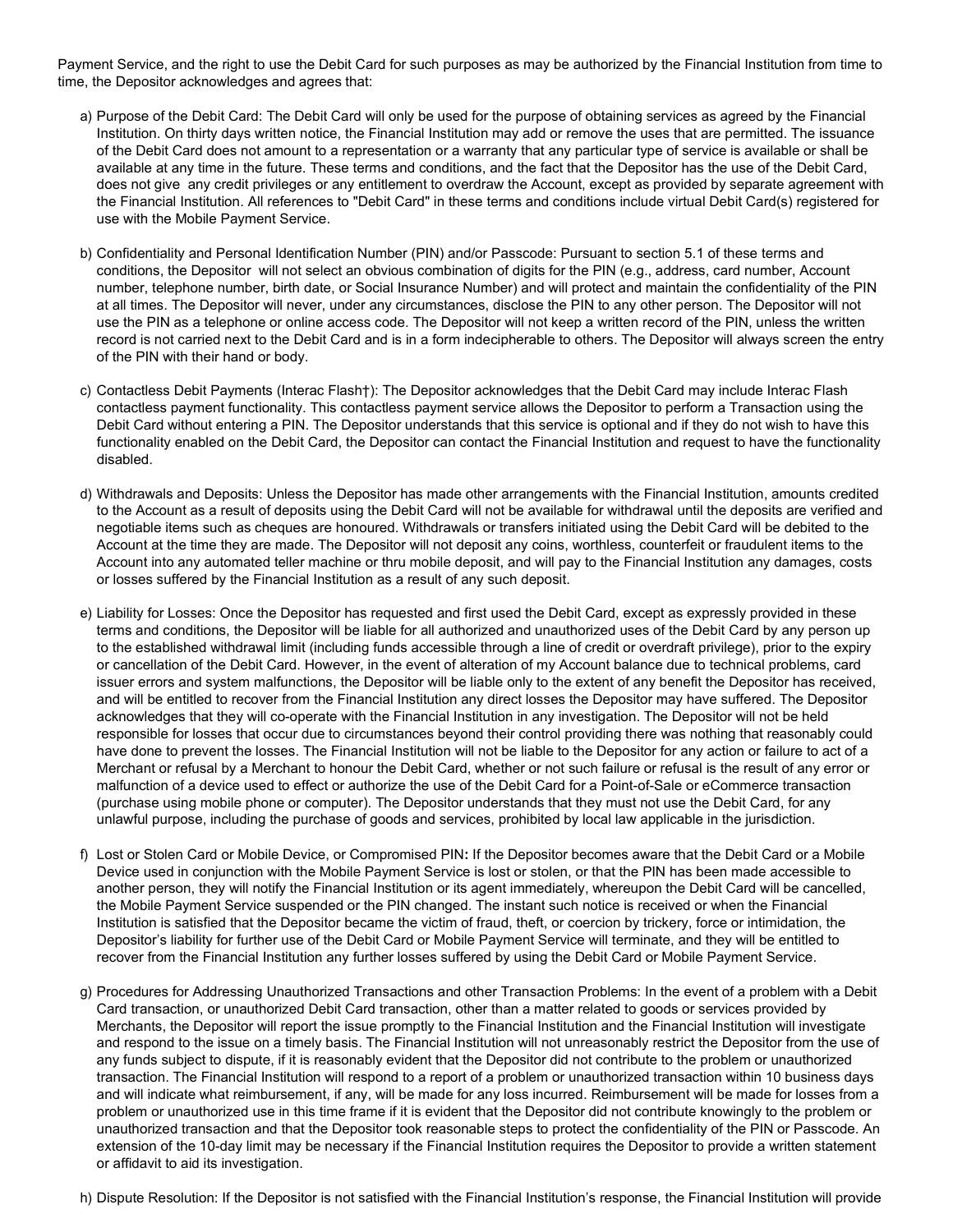them, upon request, with the reasons for its findings. If the Depositor is still not satisfied, the issue will be referred to either a system dispute resolution service or external mediator, as agreed by the Financial Institution. Neither the Financial Institution nor the Depositor will have the right to start court action until 30 days have passed since the issue was first raised with the Financial Institution. Any dispute related to goods or services supplied in a Point-of-Sale transaction is strictly between the Depositor and the Merchant, and they will not raise a defense or claim against the Financial Institution.

- i) Service Fees: The Depositor acknowledges that they have been advised of, and will pay, the applicable service fees disclosed by the Financial Institution and in effect for services available under these terms and conditions. New or amended fees will only become effective 30 days after publication by the Financial Institution.
- j) Foreign Currency Transactions: The Depositor acknowledges and understands that when they conduct transactions using the Debit Card in person or online, or using a Mobile Device in a foreign currency, the debit instruction may be processed through one or more international electronic networks that participate in the international payments system. The instruction the Financial Institution receives may ask the Financial Institution to pay a stipulated amount in U.S. dollars ("USD"), regardless of the original currency of the transaction. The transaction amount between the Financial Institution and the Depositor will be the amount of the transaction, plus fees charged by the owner of the automated teller machine or point-of-sale system, converted into USD (or another currency) by one or more parties other than the Financial Institution (each, a "Third Party"). Foreign currency conversions completed by Third Parties occur at rates that the Financial Institution does not set, and which may include revenue, commissions or fees of those Third Parties. As a result, the cost of currency conversion may not be known to the Depositor or to the Financial Institution or precisely determinable in advance or until the amount of the transaction is charged to the Account. More than one currency conversion may be completed by Third Parties before the transaction is processed by the Financial Institution. The amount charged to the Account will be the USD value of the instruction received by the Financial Institution. If the transaction is conducted on an Account denominated in Canadian dollars, the amount charged to the Account will be the amount of the USD instruction received by the Financial Institution, converted to Canadian dollars at the Financial Institution's sell rate for purchase of USD in effect at the time of the conversion. Currency conversions will be completed when and at rates in effect when the transaction is processed by the Financial Institution, which may not be the same rate in effect when the Depositor conduct the transaction or when it is completed. Any fees or markup charged by the Financial Institution in addition to the conversion rate and fees charged by Third Parties must be disclosed by the Financial Institution as per the 'Fees' section of this Agreement.
- k) Evidence of Transactions: A paper transaction record dispensed mechanically by using the Debit Card constitutes a record of the Depositor's instructions. Whether such a transaction record is issued or not, it is the Depositor's responsibility to verify that the transaction has been properly executed by checking the Account activity on a regular basis. In the absence of evidence to the contrary, the records of the Financial Institution are conclusive for all purposes, including litigation, in respect of any instructions given by the Depositor to the Financial Institution through the use of the Debit Card; the items deposited by the Depositor into an automated teller machine; the making of a withdrawal, deposit or transfer through the use of the Debit Card; and any other matter or thing relating to the state of Accounts between the Depositor and the Financial Institution in respect of any electronic transaction.
- l) Statements: The Financial Institution will provide either statements or a passbook with information to enable the Depositor to check Account entries. For Accounts without a passbook, the Financial Institution will provide the Depositor with periodic statements containing information on all Debit Card transactions since the previous statement, including: the transaction amount, date, type (deposit, withdrawal, purchase or refund); including where possible, the identity of the terminal and name under which the machine operates, the transaction number and the identity, trade name and local address of the Debit Card acceptor. For Accounts with a passbook, the Financial Institution will print the transaction amount, date and type (deposit, withdrawal, purchase or refund) in the passbook when presented to be updated.
- m)Termination of Agreement: The Financial Institution remains the owner of the Debit Card. It may restrict the use of the Debit Card or may terminate these terms and conditions and the Depositor's right to use the Debit Card, at any time without notice. The Depositor will return the Debit Card to the Financial Institution and remove any Debit Card token(s) associated with the Mobile Payment Service upon request.
- n) Cardholder Privacy: The Depositor acknowledges that the Financial Institution has policies to protect privacy and that the Depositor may obtain those policies upon request. The Depositor hereby consents to use of their personal information by the Financial Institution and its affiliates to monitor use of financial services, to detect fraud, develop needed products and services, and offer members needed services. However, if the Depositor has given or hereafter gives express consent to the collection, use and further disclosure of any Personal Information by the Financial Institution in a form and content that is more permissive than the consent provided herein, the other form of consent shall govern the relationship. The Depositor may withdraw their consent at any time by contacting the Financial Institution's Privacy Officer.
- o) Canadian Code of Practice for Consumer Debit Card Services and Code of Conduct for Credit and Debit Card Industry in Canada: The Depositor understands that the Financial Institution system endorses and supports the voluntary Canadian Code of Practice for Consumer Debit Card Services as well as the Code of Conduct for the Credit and Debit Card Industry in Canada and that Credit Unions are guided by the principles of these Codes in administering the operation of Debit Card services. A copy of these Codes is available from the Financial Institution upon request.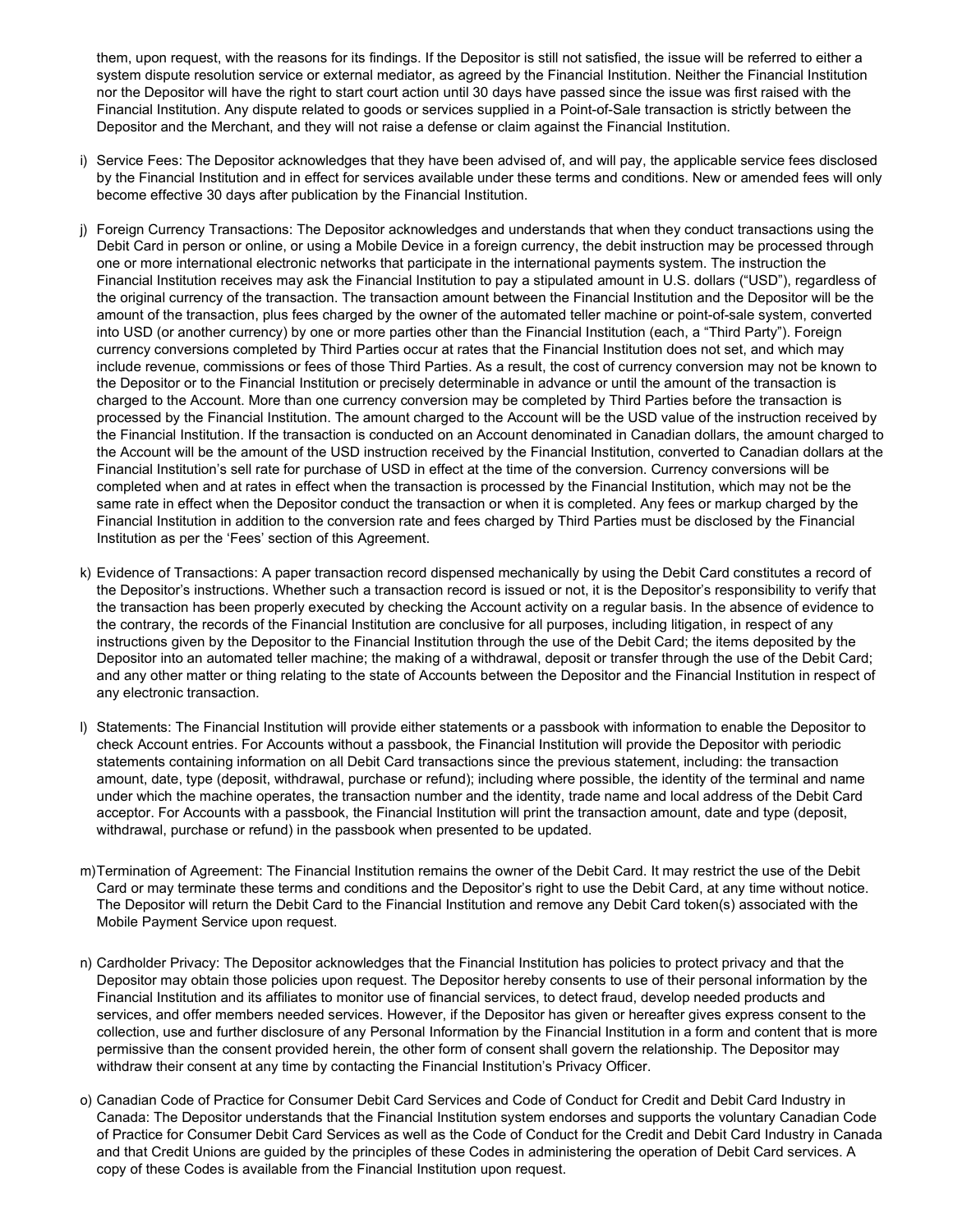- p) Interpretation and Definitions: These terms and conditions are intended to be interpreted in accordance with its plain English meaning. For the purposes of these terms and conditions, Point-of-Sale transaction means the use of the Debit Card to conduct a contact transaction with its associated PIN or a contactless transaction without the card's associated PIN or using a Mobile Device for purposes permitted by the Financial Institution, including but not limited to: (a) the transfer of funds from the Account to purchase or lease goods or services from a seller, lessor or service provider (a Merchant); (b) the transfer of funds from the Account to obtain a voucher, chit, scrip, token or other thing that may be exchanged for goods, services or money, or (c) the transfer of funds into the Account from an Account of a Merchant (e.g. a refund).
- q) Mobile Payment Service: The Mobile Payment Service allows Financial Institution Debit Card holders to perform Point-of-Sale transactions using a Mobile Device ("Mobile Payment Service").
	- i) Mobile Device Security: The Depositor further acknowledges that they will properly maintain the security of their Mobile Device used in conjunction with the Mobile Payment Service by protecting it with a secure access code or biometric, by knowing its location at all times, and by keeping it up to date with the latest operating system software, security patches and anti-virus and anti-spyware programs.
	- ii) User Licensing Terms: The Depositor agrees that they will not copy, modify, adapt, enhance, translate or create a derivative work of the Mobile Payment Service or any part of the Service. The Depositor will not license, sublicense, market or distribute the Mobile Payment Service, or provide any copies to a third party. The Depositor will not attempt to reverse engineer, decompile, disassemble or make error corrections to any part of the Mobile Payment Service, and they will not use any part of the Mobile Payment Service to gain access to interconnecting software applications to do the same.
	- iii) Jurisdiction: The Depositor acknowledges that these terms and conditions are subject to the laws and jurisdictions as defined by the Financial Institution. The Depositor understands that the Financial Institution may monitor and enforce compliance with these terms.
	- iv) Acknowledgements: The Depositor understands that they should keep the physical Debit Card with them to use in the event the Mobile Payment Service is unavailable for whatever reason. The Depositor acknowledges and confirms ownership of the respective intellectual property rights by the Financial Institution, its partners and associated service providers.
- r) Receipt of Copy of Agreement: The Depositor acknowledges the receipt of a true copy of these terms and conditions upon initiation of the PIN based Debit Card service or Mobile Payment Service and that these terms and conditions do not require signature by the Financial Institution. This section 3 may be amended unilaterally by the Financial Institution upon thirty (30) days' notice and, the use or continued use of the Debit Card or Mobile Payment Service by the Depositor shall be conclusively deemed to be the acceptance of any amendments to this section 3 The Depositor acknowledges that notice will be given to them in writing either by mail to the most recent address as shown on the Financial Institution's records, by the Financial Institution posting notice at its premises or on its website, by personal delivery, or by any other means the Financial Institution, acting responsibly, considers appropriate to bring the change to the Depositor's attention.
- † Trade-mark of INTERAC Corp. Used under License

# **4. CREDITS TO THE ACCOUNT**

**4.1 DEPOSITS –** The Financial Institution may, in its sole discretion:

- a) collect or present for acceptance or payment, through such banks or other agents as the Financial Institution may deem best, all Instruments delivered by the Depositor for deposit; and
- b) accept in payment of, or remittance for, such Instruments, cash or bank drafts, cheques, settlement cards, clearing house slips, or any other evidence of payment from the banks or other agents.

The banks or other agents described in a) and b) above will be deemed the Depositor's agent and not the Financial Institution's agent.

Any deposit made on any day during which the Financial Institution is not open for business, or at any time during which the Financial Institution is not open for business, may be credited to the Account on the next business day of the Financial Institution.

The Depositor will not deposit any coins, non-negotiable items, or anything not acceptable for deposit to the Account into any ATM.

Any credit to the Account for any non-cash Instrument is provisional and subject to a hold or reversal unless the Financial Institution has received actual irrevocable payment, free of any Third Party claims.

The Financial Institution will be responsible only for the monies actually irrevocably received by the Financial Institution from such banks or agents and free of any Third Party claims.

#### **4.2 DEPOSITOR ACKNOWLEDGEMENT –** The Depositor acknowledges that:

a) notwithstanding that an Instrument may be provisionally posted to the Account, it is not considered processed until it has been honoured and irrevocably collected by the Financial Institution and the time for return by any process of law has expired. The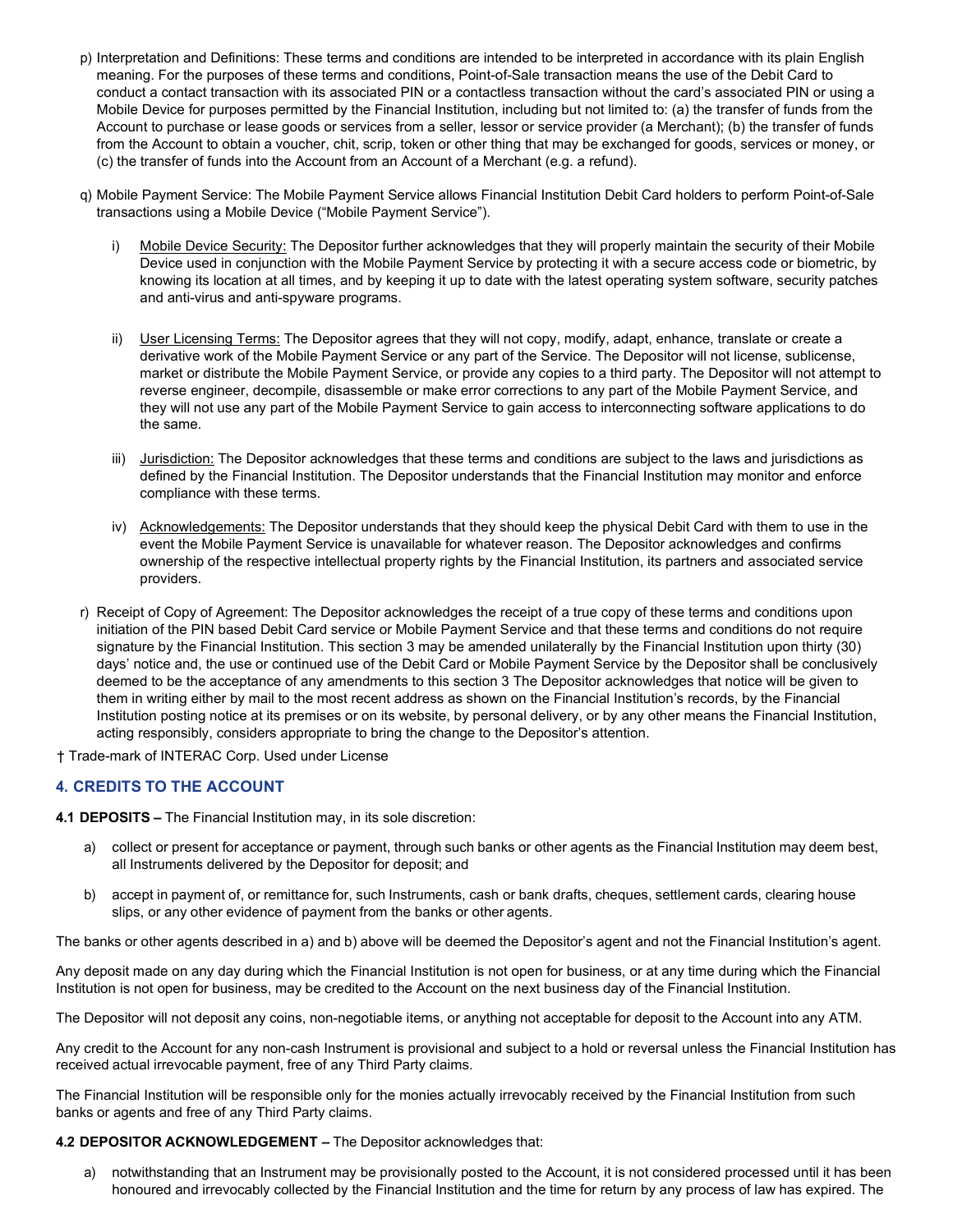credit represented by an Instrument that is not honoured and collected, or is charged back or tainted by fraud, may be reversed from the Account notwithstanding any provisional posting. The statement of account for the Account will be modified accordingly; and

b) notwithstanding that a deposit or other credit may be provisionally posted to the Account, it is not considered processed until it has been verified and accepted by the Financial Institution. A deposit or other credit that is not verified and accepted may be reversed from the Account notwithstanding any provisional posting. The statement of account for the Account will be modified accordingly.

## **4.3 HOLD ON ACCOUNTS OR TRANSACTIONS –** The Financial Institution may place a hold on:

- a) the proceeds of an Instrument presented by the Depositor until the Financial Institution accepts payment of, or remittance for, such Instrument; and
- b) the Account generally if
	- i) the Financial Institution becomes aware of suspicious or possible fraudulent or unauthorized Account activity that may cause a loss to the Depositor, the Financial Institution, Central 1, or an identifiable Third Party;
	- ii) an issue arises as to who the proper signing authorities are on the Account; or
	- iii) a claim is made by a Third Party to the funds in the Account which, in the Financial Institution's sole discretion, is potentially legitimate.

The Depositor authorizes the Financial Institution to make such inquiries and do such things, at the Depositor's expense, as the Financial Institution deems necessary to resolve any of the issues noted above, including applying, at the Depositor's expense, to a court of competent jurisdiction (a "Court") to pay funds into Court and/or seek directions from a Court.

**4.4** Release of a hold by the Financial Institution is not a confirmation that a Transaction, instruction, or Instrument is in fact good and may not be relied upon as such by the Depositor. If, to the satisfaction of the Financial Institution, any improper use is established, the Financial Institution can withdraw or suspend operation of the Account without notice.

# **4.5 RETURNED ITEMS –**

- a) The Depositor:
	- i) will be liable, without presentation, protest, or notice of dishonour to any parties, for the nonacceptance or nonpayment of any Instrument the Depositor delivered to the Financial Institution for deposit, discount, collection, or otherwise;
	- ii) will be liable to the Financial Institution as if proper notice of dishonour, protest, and presentment had been made or given; and the Financial Institution may:
	- iii) charge such items, when dishonoured, to the Account in accordance with this section; and
	- iv) note or protest any item should the Financial Institution consider it advisable to do so, but the Financial Institution will not be liable for failure to note or protest any such item.
- b) The Financial Institution is authorized to debit the Account with the amount of any Instrument that:
	- i) is not paid on presentation,
	- ii) the Financial Institution has paid and is then called upon to refund,
	- iii) may be dishonoured by nonacceptance or nonpayment,
	- iv) is drawn on the account of a party that is bankrupt or insolvent, the proceeds of which, through no fault of the Financial Institution, have been lost, stolen, or destroyed,; and/or
	- v) the proceeds of which, for any reason, the Financial Institution is unable to collect or withdraw, has been cashed, negotiated, or credited to the Account but that has not been found good, or is found to be forged, fraudulent, counterfeit, or unauthorized, regardless of whether or not the Instrument has cleared.

#### **4.6 OVERDRAFTS –** If the Account becomes overdrawn because:

- a) the Financial Institution honours an Instrument drawn by the Depositor on an Account and insufficient funds stand to the credit of the Account to pay the Instrument in full;
- b) an Instrument delivered by the Depositor to the Financial Institution for deposit is returned to the Financial Institution dishonoured, and insufficient funds stand to the credit of the Account to permit the Financial Institution to debit the full amount of the dishonoured Instrument; or
- c) the Financial Institution charges a fee, service charge, or other debit that the Financial Institution is authorized to charge to the Account, and if the funds standing to the credit of the Account are less than the amount charged to theAccount;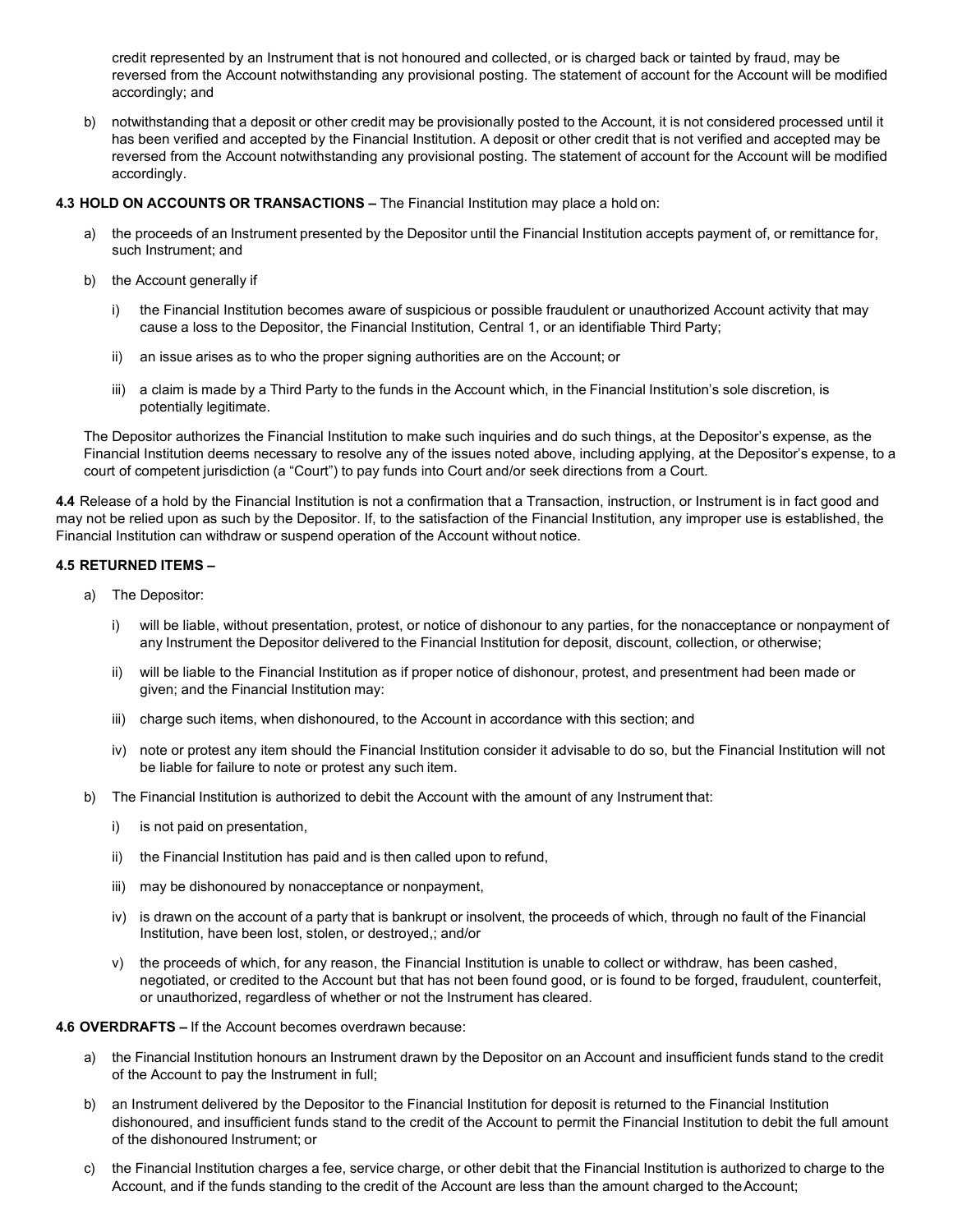then the Depositor must immediately repay the amount overdrawn plus interest at the Financial Institution's Overdraft Rate in effect from time to time by depositing sufficient funds into the overdrawn Account. If the Depositor does not immediately repay such amounts the Financial Institution may, in order to recover the overdrawn amount plus interest, and without notice to the Depositor:

- i) redeem or transfer Financial Institution shares owned by the Depositor in order to credit the overdrawn Account, or
- ii) withdraw monies on deposit from another Account in the Depositor's name and transfer them to the overdrawnAccount.

If the Depositor has applied and been approved for Overdraft Protection on the Account, this section is subject to the separate Overdraft Protection Terms and Conditions that are provided to the Depositor.

The foregoing provisions do not give the Depositor any right to overdraw the Account or to authorize or permit anything, including a PAD or a Transaction authorized through a Debit Card, that would result in a negative balance in the Account.

# **5. ACCOUNT SECURITY AND RISK**

## **5.1 PASSWORD CONFIDENTIALITY –**

- a) The Financial Institution can assign and/or require the Depositor to select and use one or more Passwords in connection with the use of the Account pursuant to these terms and conditions. The Depositor agrees to keep all Passwords confidential and will only reveal them to authorized Financial Institution agents or officer when required by the Financial Institution. The Depositor agrees not to record any Password in any format or medium. The Depositor can change any Password at any time. The Depositor agrees to change a Password if and when required by the Financial Institution. The Depositor acknowledges that a Password must be changed if there is a change in the persons authorized to provide Remote Instructions on the Account.
- b) The Depositor acknowledges that the Depositor is responsible for all use made of a Password and that the Financial Institution is not liable for the Depositor's failure to comply with any part of the Account Contract. The Depositor is liable for all authorized and unauthorized use, including all Transactions. The Depositor is also liable for all fraudulent or worthless deposits made into the Account. Without limiting the generality of the foregoing, the Depositor expressly acknowledges and agrees that they shall be bound by and liable for any use of a Password by any member of the Depositor'shousehold.
- c) If the Depositor discloses a Password to a Third Party, and if the Financial Institution becomes aware of such disclosure, the Financial Institution may, in its sole discretion, waive the confidentiality requirements described in this section 5.1, but only if such disclosure was required in connection with the provision of a Third Party service. Notwithstanding any such waiver, the Depositor acknowledges and agrees that the Depositor remains responsible for all use of the Password by the Third Party.

**5.2 LOST OR STOLEN DEBIT CARD OR COMPROMISED PASSWORD –** The Depositor agrees to notify the Financial Institution immediately:

- a) of any suspected or actual misuse or unauthorized use of a Password; or
- b) if the Depositor suspects or becomes aware that a Password has been made accessible or become known to anyone other than the Depositor; or
- c) if the Depositor suspects or becomes aware that a Debit Card, or Mobile Device used in conjunction with Mobile Payment Service, is lost or stolen.

Verbal notification will only be considered given if the Depositor speaks directly to an authorized Financial Institution office or agent, and written notification will only be considered given if the Financial Institution gives the Depositor written acknowledgement of receipt of such notification.

If the Depositor notified the Financial Institution promptly and cooperated in any investigation, once the Financial Institution is satisfied that the Depositor complied with the requirements of this section 5 regarding Password confidentiality and is the victim of fraud, theft, or coercion by trickery, force, or intimidation, the Depositor will be entitled to recover from the Financial Institution any direct losses from the Account in such fraud, theft, or coercion incurred after notice is given to the Financial Institution.

The Depositor will change the applicable Password if any of the notification requirements above in paragraphs a), b) or c) arises

**5.3 FRAUD PREVENTION AND DETECTION –** The Depositor agrees to maintain appropriate security controls and procedures to prevent and detect thefts of Instruments, or losses due to fraud or forgery involving Instruments, or fraudulent or unauthorized Transactions.

The Depositor further agrees to diligently supervise and monitor the conduct and work of all agents having any role in the preparation of the Depositor's Instruments, the Depositor's reconciliation of the statement of account for the Account, or other bankingfunctions.

The Depositor acknowledges that the Financial Institution may, from time to time, implement additional security measures, and the Depositor will comply with all instructions and procedures issued by the Financial Institution in respect of such security measures. The Depositor is aware of the risks of unsolicited email, telephone calls, and text message transmissions from persons purporting to be representatives of the Financial Institution. The Depositor agrees not to respond to such unsolicited communications and will only initiate communications with the Financial Institution either through the Financial Institution's Internet banking website or through the Financial Institution's published contact information as shown on the Financial Institution's website.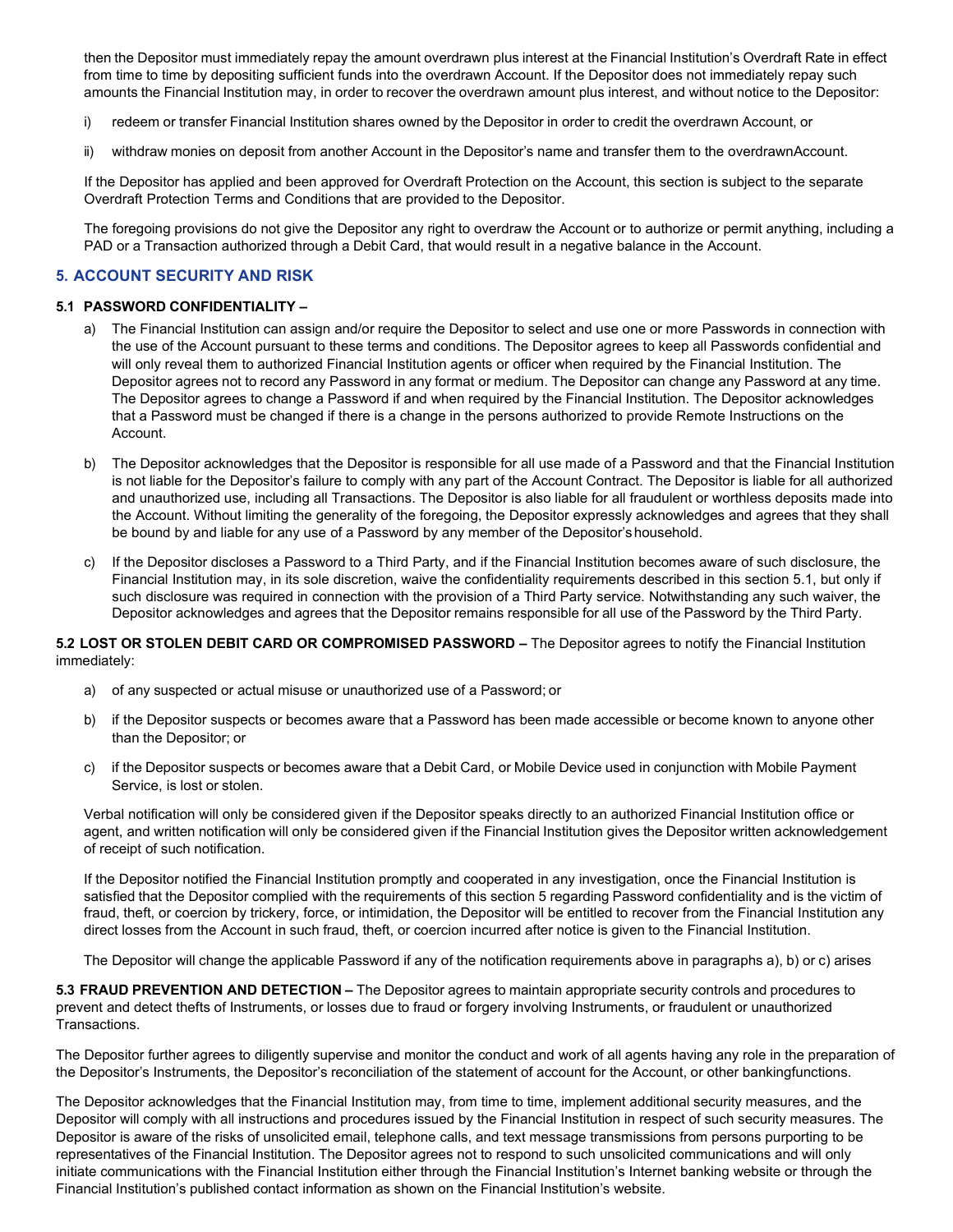#### **5.4 PROCEDURES FOR ADDRESSING UNAUTHORIZED TRANSACTIONS AND FRAUDULENT ACCOUNT ACTIVITY –**

- a) Where the Depositor knows of facts that give rise or ought to give rise to suspicion that any Transactions, instructions in respect of the Account, or Instruments deposited to the Account are fraudulent, unauthorized, counterfeit, or induced through or in any way tainted by fraud or unlawful conduct, or otherwise likely to be returned to the Financial Institution or found invalid for any reason ("Suspicious Circumstances"), the Depositor has a duty to:
	- i) make reasonable inquiries of proper parties into such Transactions, instructions, or Instruments, as the case may be, to determine whether they are valid authorized Transactions, instructions, or Instruments, as the case may be, before negotiating or, alternatively, accessing any funds derived from such Transactions, instructions, or Instruments,and
	- ii) disclose such Suspicious Circumstances to the Financial Institution, including the facts upon which the Depositor's suspicion is based.
- The Financial Institution may, in its sole discretion, investigate any Suspicious Circumstances disclosed by the Depositor, but the Financial Institution does not owe the Depositor any obligation to undertake its own investigation of Suspicious Circumstances. The Financial Institution will not unreasonably restrict the Depositor from the use of the Account during such investigation, as long as it is reasonably evident that the Depositor did not cause or contribute to the problem or unauthorized Transaction, has fully cooperated with the investigation, and has complied with the Account Contract, but the Financial Institution reserves the right to place a hold on all or some of the Accounts pending investigation of any Suspicious Circumstances. Any such hold or investigation is imposed or undertaken by the Financial Institution at the Financial Institution's sole discretion and for the Financial Institution's sole benefit
- c) The Financial Institution will respond to reports of a problem or unauthorized Transaction within a reasonable period of time and will indicate what reimbursement, if any, will be made for any loss incurred by the Depositor. Reimbursement will be made for losses from a problem or unauthorized Transaction in this time frame provided that the Depositor has complied with these terms and conditions including without limitation this section 5.
- d) If the Depositor is not satisfied with the Financial Institution's response, the Financial Institution will provide the Depositor, upon request, with a written account of its investigation and the reason for its findings. If the Depositor is not satisfied, the issue will be referred for mediation to either a Financial Institution system dispute resolution service, or if no such service is available, to an external mediator if agreed between the Depositor and the Financial Institution. Neither the Financial Institution nor the Depositor will have the right to start court action until 30 days have passed since the problem was first raised with the Financial Institution

**5.5 ACCESS TERMINAL SECURITY –** If any service in respect of the Account is made available to the Depositor through the Internet or a telephone service provider, the Depositor acknowledges that, although the Financial Institution uses security safeguards to protect against loss, theft, and unauthorized access, because of the nature of data transmission, security is not guaranteed and information is transmitted at the risk of the Depositor. The Depositor acknowledges and shall ensure that any private Access Terminal used to access the Account is auto-locked by a password to prevent unauthorized use of the Access Terminal, has a current anti-Contaminant program, and a firewall, and that it is their personal responsibility to reduce the risk of Contaminants or online attacks and to comply with this provision. The Depositor further acknowledges that to reduce the risk of unauthorized access to the Account through the Access Terminal, the Depositor will sign out of online banking and, where applicable, close the browser when finished using it. The Depositor further acknowledges that using public or shared computers and Access Terminals, or using Access Terminals in a public place or through an open WiFi or shared Bluetooth portal, to access the Account increases the risk of unauthorized access to the Account, and will take all reasonable precautions to avoid such use or inadvertent disclosure of the Password.

**5.6 EXCLUSION OF FINANCIAL INSTITUTION RESPONSIBILITY –** The Financial Institution is not responsible for any loss or damage suffered or incurred by the Depositor except to the extent caused by the gross negligence or intentional or wilful misconduct of the Financial Institution, and in any such case the Financial Institution will not be liable for any indirect, special, consequential, or exemplary damages (including, but not limited to, loss of profits)regardless of the cause of action and even if the Financial Institution has been advised of the possibility of such damages. In no event will the Financial Institution be liable for any cost, loss, or damage (whether direct, indirect, special, or consequential) suffered by the Depositor that is caused by:

- a) the actions of, or any failure to act by, the Depositor, or any Third Party or their agent, including other financial institutions and their agents (and no Third Party will be considered to be acting as an agent for the Financial Institution unless expressly authorized to do so);
- b) the inaccuracies in, or inadequacies of, any information provided by the Depositor to the Financial Institution, including, but not limited to, any failed, duplicative, or erroneous transmission of Remote Instructions;
- c) the failure by the Financial Institution to perform or fulfill any of its obligations to the Depositor, due to any cause beyond the Financial Institution's control; or
- d) forged, unauthorized, or fraudulent use of services, or forged, unauthorized, or fraudulent instructions or Instruments, or material alteration to an instruction, including Remote Instructions.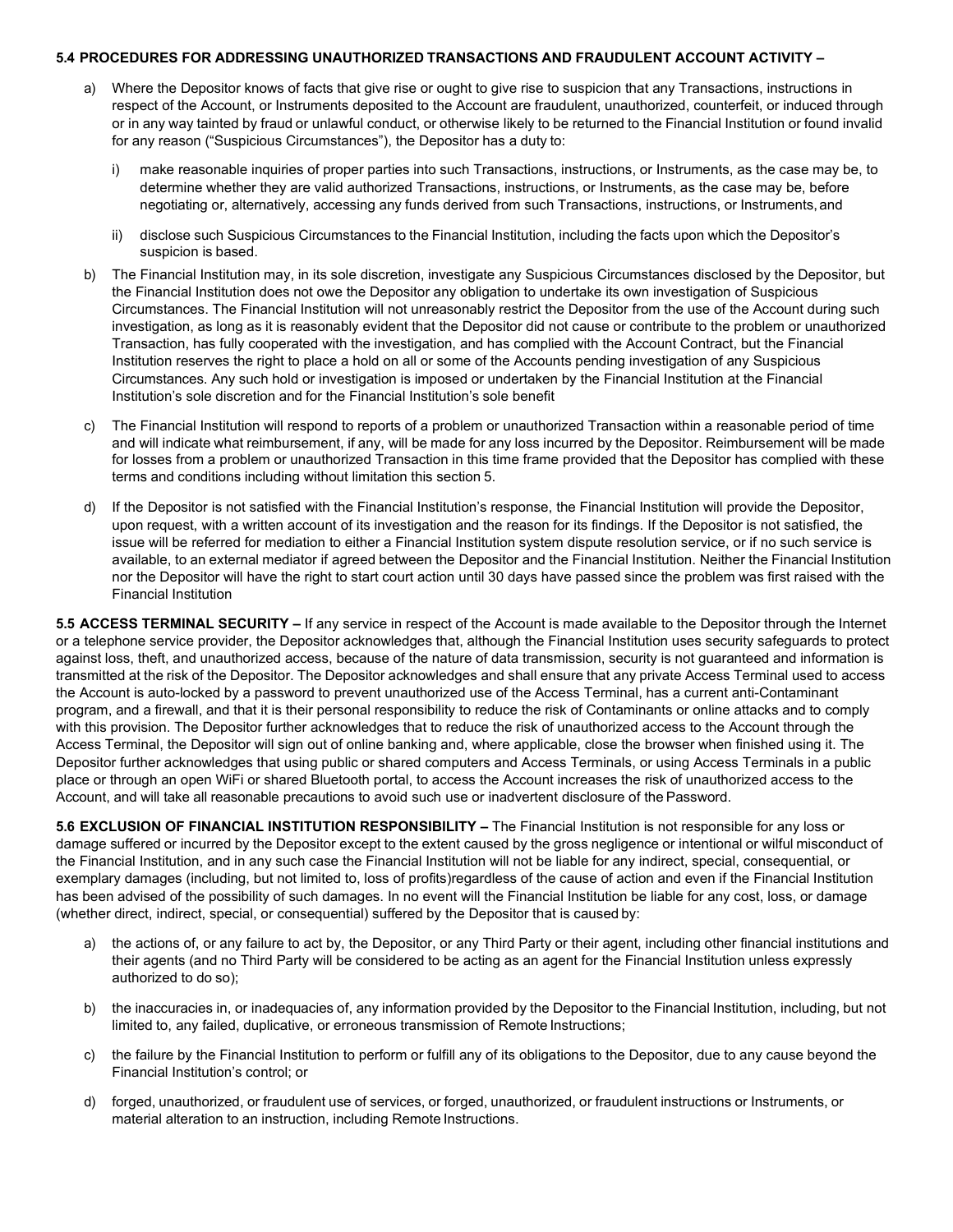Without limiting the generality of the foregoing, the Financial Institution will not be liable for:

- a) the nonpayment of any cheque, bank draft, settlement card, clearing house slip, or any other evidence of payment accepted in payment or as a remittance from any other financial institution or agent, including as a result of the default, neglect, or mistakes of any such financial institutions or agents;
- b) any loss, damage, or injury arising from the use of any Access Terminal including any mechanical or operational failure of any such Access Terminal, except that in the event of alteration of the Account balance due to technical problems, card issuer errors, and system malfunctions, the Depositor will be liable only to the extent of any benefit they have received, and will be entitled to recover from the Financial Institution any direct losses the Depositor may have suffered; or
- c) any action or failure to act of a Merchant or refusal by a Merchant to honour the Depositor's Debit Card, whether or not such failure or refusal is the result of any error or malfunction of a device used to authorize the use of the Debit Card for a Point-of-Sale Transaction. The Depositor releases the Financial Institution from liability for any such loss, damage, or injury.

**5.7 LIABILITY FOR ERRORS AND OMISSIONS –** If the Financial Institution makes an error or omission in recording or processing any Transaction, the Financial Institution is only liable for the amount of the error or omission if the Depositor has not caused or contributed to the error or omission in any way, has complied with the Account Contract, has given written notice to the Financial Institution within the time provided in this Account Contract, and to the extent the liability is not otherwise excluded by the Account Contract. If the Depositor has given such notice, the Financial Institution's maximum liability is limited to the amount of the error or omission. In no event will the Financial Institution be liable for any delay, inconvenience, cost, loss, or damage (whether direct, special, indirect, exemplary, or consequential) whatsoever caused by, or arising from, any such error or omission.

#### **5.8 INDEMNITY –**

- a) The Depositor(s) agrees to indemnify and hold the Financial Institution and its service providers and Central 1 and all of their connected parties, including, without limitation, their respective agents, directors, officers, employees, affiliates and licensees (collectively, the "Indemnified Parties") harmless from and against any and all liabilities and costs, including, without limitation, reasonable legal fees and expenses incurred by the Indemnified Parties in connection with any claim or demand arising out of or connected to the Depositor's use of the Account. Depositors must assist and cooperate as fully as reasonably required by the Indemnified Parties in the defence of any such claim or demand.
- b) Without limiting the generality of the foregoing, the Depositor will indemnify and save the Indemnified Parties harmless from and against all liability, costs, loss, expenses, and damages, including direct, indirect, and consequential incurred by the Indemnified Parties as a result of
	- i) any of the Indemnified Parties making the Account available to the Depositor;
	- ii) any of the Indemnified Parties acting upon, or refusing to act upon the Depositor's instructions, including Remote Instructions;
	- iii) any of the Indemnified Parties acting upon, or refusing to act upon, no statement requests made by theDepositor;
	- iv) any of the Indemnified Parties acting upon, or refusing to act upon the instructions of any person authorized to give instructions on behalf of the Depositor;
	- v) the honouring or dishonouring of any Instrument;

vi) any Transaction that results in a negative balance in the Account; vii) the consequences ofany Transaction authorized by the Depositor;

- viii) the need to place a hold on the Account or Transactions, including making an application to a Court ifnecessary;
- ix) the adequacy or authority of endorsements or signatures required in any arrangement made amongst the persons constituting the Depositor; or
- x) any use of the Account by the Depositor that:
	- (1) is inconsistent with a restriction imposed on the use of the Account by the Financial Institution pursuant to these terms and conditions, or
	- (2) takes place following the suspension or termination of the Account or certain service privileges by the Financial Institution pursuant to these terms and conditions.

This indemnity will enure to the benefit of the Indemnified Parties and will be binding upon the Depositor and the Depositor's heirs, executors, successors, and assigns and shall survive the termination of the Member Contract for any act or omission prior to termination as gives rise to an indemnified claim, even if notice is received after termination.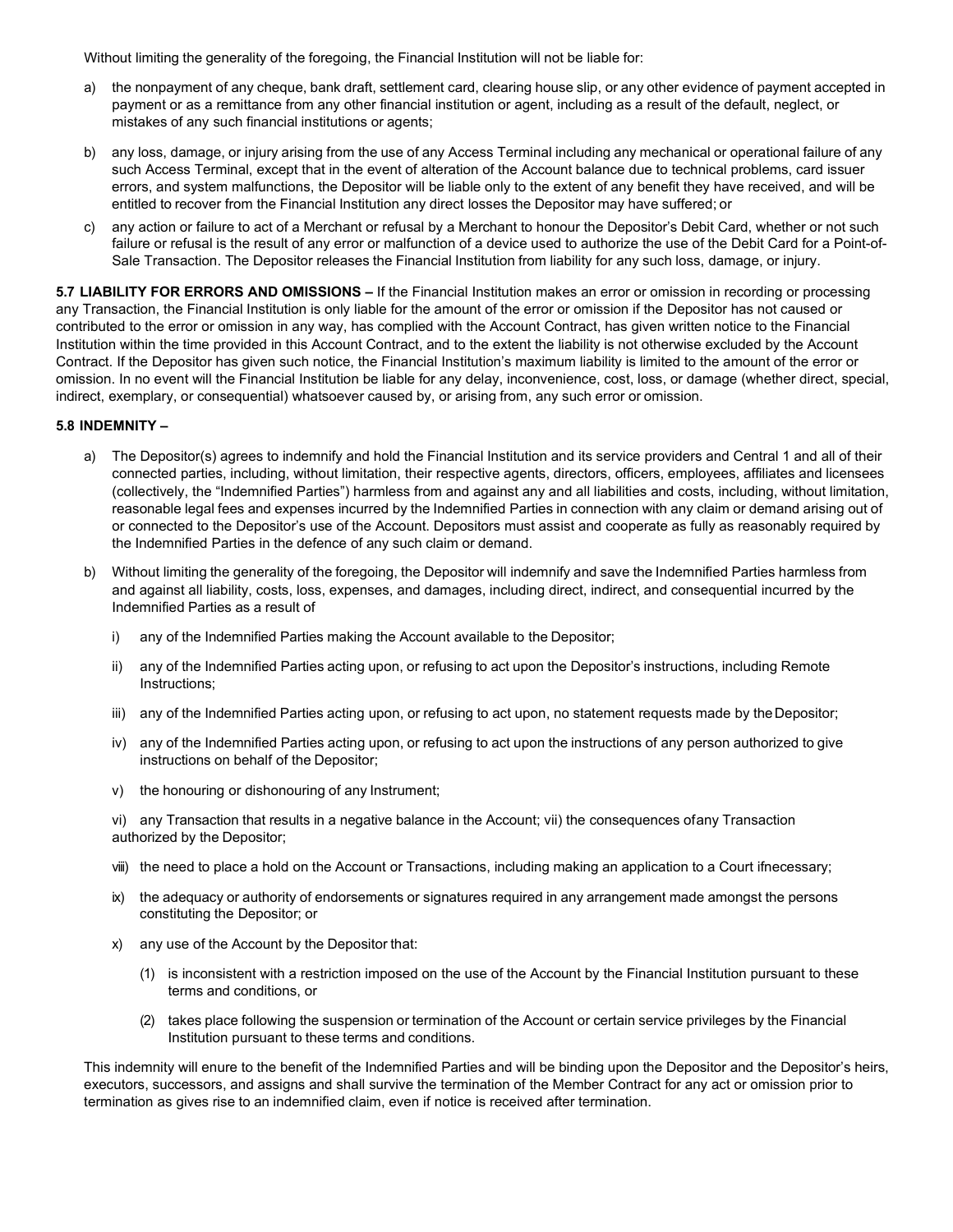# **6. ACCOUNT RECORDS**

**6.1 STATEMENT OF ACCOUNT –** The Financial Institution will provide the Depositor with a statement of Account activity approximately monthly. Unless the Depositor requests the Financial Institution to hold the Depositor's statement for pick up by the Depositor, or appoints in writing an agent to pick up the statement, or requests no statement for the Account, the Financial Institution will provide the Depositor with a statement for the Account electronically or by regular mail, as selected by the Depositor. It is the Depositor's responsibility to notify the Financial Institution immediately of any change in the Depositor's address or in statement delivery preferences.

**6.2 NO STATEMENT ACKNOWLEDGEMENT –** If, at the request of the Depositor, the Financial Institution agrees to cease providing statements of account for the Account to the Depositor, the Depositor acknowledges and agrees that the Depositor will be responsible to obtain (whether from the Financial Institution or through online banking) and review, in accordance with section 6.3, a statement of account for the Account.

**6.3 STATEMENT VERIFICATION –** Regardless of whether the Depositor has chosen to receive paper or electronic statements, or to access statements through online banking, the Depositor is responsible for reviewing a statement of account for the Account at least once every calendar month. The Depositor must notify the Financial Institution of any errors, irregularities, omissions, or unauthorized Transactions of any type in a statement of account within 30 days of the statement date (the "Notification Date). Notwithstanding any other provision of the Account Contract, after the Notification Date (except as to any errors, irregularities, omissions, or unauthorized Transactions of any type of which the Depositor has notified the Financial Institution in writing on or before the Notification Date), the **Depositor** 

- a) agrees that the Financial Institution's records are conclusive evidence of the Depositor's dealings with the Financial Institution regarding the Depositor's Account and are correct, complete, authorized, and binding upon the Depositor, and the Financial Institution will be released from all responsibility for Account activity preceding the statement of account for the Account; and
- b) may not claim for any purpose that any entry on the statement of account for the Account is incorrect and will have no claim against the Financial Institution for reimbursement relating to any entry, even if the entry is unauthorized or fraudulent or is based upon an Instrument or instruction that is forged, unauthorized, or fraudulent.

Nothing in this section limits in any way the rights of the Financial Institution under the Member Contract to debit the Account at any time in respect of a returned or dishonoured Instrument or other item, or to correct any error or omission.

In the absence of evidence to the contrary, the records of the Financial Institution are conclusive for all purposes, including litigation, in respect of any other matter or thing relating to the state of the Accounts between the Depositor and the Financial Institution in respect of any Transaction.

**6.4 PAD REIMBURSEMENT –** Despite section 6.3, Statement Verification, if the Depositor has authorized PADs to be issued against the Account, the Depositor acknowledges that the Payments Canada Rules provide specific time periods during which claims for reimbursement of PADs may be made. Claims must be made in writing to the Financial Institution within the specified time periods and in compliance with the Payments Canada Rules, as they may be amended from time to time. The Financial Institution will not be responsible for any loss suffered by the Depositor due to the Depositor's failure to comply with the Payments CanadaRules.

**6.5 RECORDS AND CHEQUE IMAGING –** If the Financial Institution implements an imaging program, the Financial Institution will determine, in its sole discretion, whether copies of images of Instruments and other items will be provided for the statement of account for the Account. The Depositor acknowledges that copies of images of Instruments and other items may be provided before the Financial Institution has determined whether the Instrument or other item will be honoured or accepted and agrees that copies of images of Instruments and other items are made available by the Financial Institution as a service to the Depositor and that the provision of copies of images of Instruments and other items does not mean that the Transaction has been processed or in any way oblige the Financial Institution to honour or accept the Instrument or other item.

The Depositor acknowledges that if the Financial Institution adopts an imaging program, the physical Instruments and other items may be destroyed. If the Financial Institution has implemented an imaging program and determines not to include copies of images of Instruments and other items with the statement of account for the Account, the Financial Institution will ensure that copies of images can be made available to the Depositor upon request for at least 5 years following the date of the statement of account for the Account on which the Instrument or other item appears, subject to payment of the service charges established by the Financial Institution from time to time.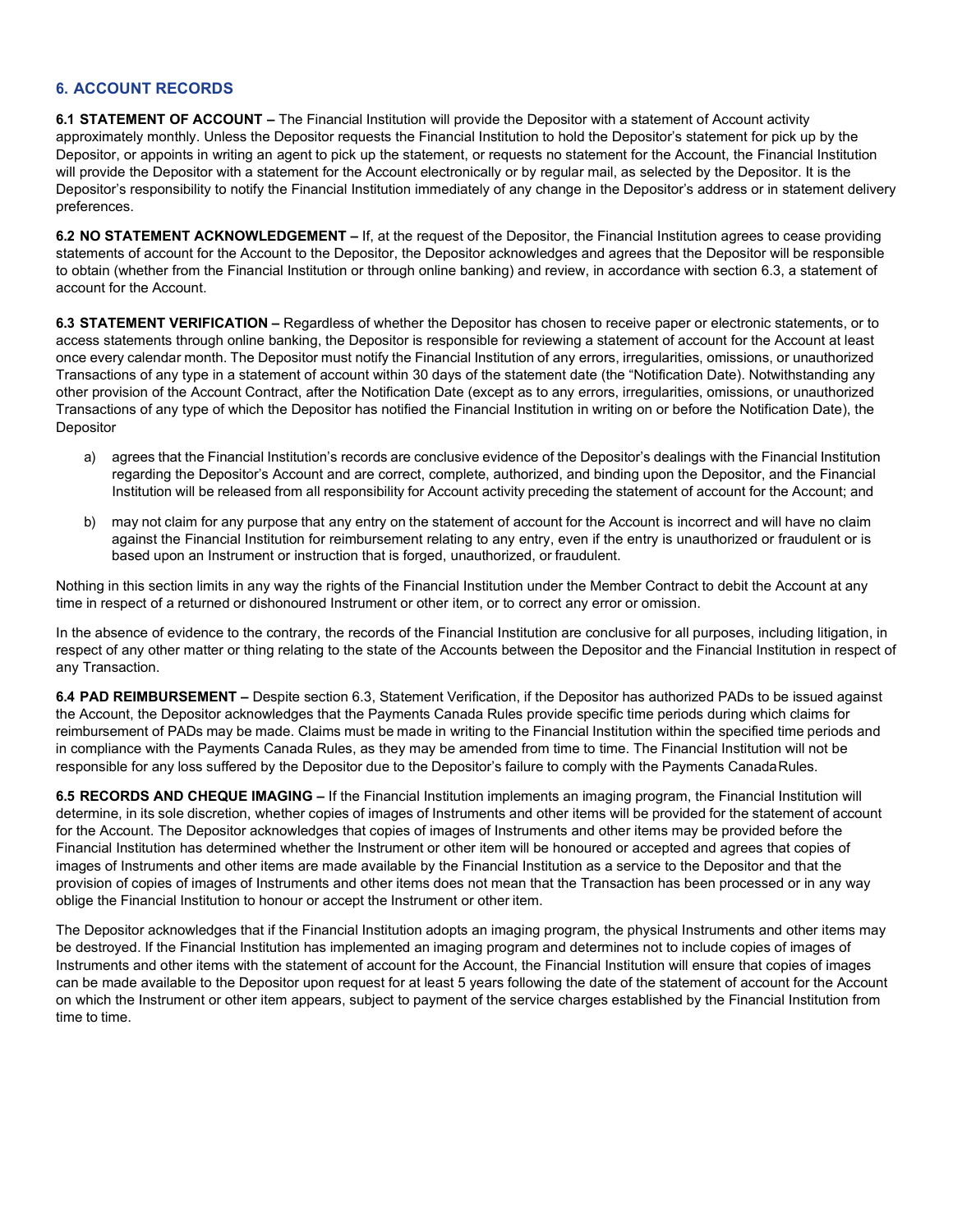# **7. OPERATION OF THE ACCOUNT**

**7.1 MODIFICATION OF AGREEMENT –** The Financial Institution may, in its sole discretion, amend the terms and conditions of the Member Contract as they relate to the Depositor's future use of the Account from time to time, for any reason, without any liability to the Depositor or any other person. The Financial Institution may provide notice of a change to the Member Contract by sending notice to the Depositor's last known Notice Contact Information, by posting notice at the Financial Institution's premises, by personal delivery, or by any other means the Financial Institution, acting reasonably, considers appropriate to bring the modification to the attention of the Depositor. The Depositor is responsible for regularly reviewing the terms and conditions of the Account Contract. If the Depositor uses the Account after the effective date of an amendment to the Account Contract, it will mean that the Depositor agrees to the amendment and adopts and is bound by the newer version of the Account Contract. The Depositor may not change, supplement, or amend the Member Contract by any means. The Depositor also agrees to keep a copy of these terms and conditions for their own records. The Depositor acknowledges that they may obtain a copy of the amended or changed terms and conditions at any branch of the Financial Institution.

# **7.2 TERMINATION –**

- a) The Member Contract may be terminated by the Depositor at any time by providing at least one business day's prior written notice to the Financial Institution.
- b) The Financial Institution may, in its sole discretion, restrict, suspend, or terminate the Depositor's Account privileges:
	- i) at any time or for any reason on at least one business day's prior written notice to the Depositor, or
	- ii) immediately without notice if the Financial Institution determines or suspects, in its sole discretion, that: (i) the Depositor has acted fraudulently or unlawfully or has otherwise not complied with the terms of the Account Contract, (ii) there has been fraudulent or illegal activity on the Account, (iii) such action is required by applicable law.
- c) The Depositor will immediately return or destroy all Debit Cards issued to it upon:
	- ceasing to be a member of the Financial Institution,
	- ii) termination of the Account Contract,
	- iii) termination of Debit Card privileges, or
	- iv) otherwise upon request by the Financial Institution.
- d) The Depositor will be responsible for paying all legal fees and expenses incurred by the Financial Institution in terminating the Account.
- e) The Depositor's insolvency, bankruptcy, dissolution, or death will constitute an automatic revocation of the privileges associated with the Account.
- f) Any notice of termination shall not release the Depositor from any obligations incurred under the Member Contract prior to its termination. The disclaimers, liability exclusions, liability limitations, and indemnity provisions in the Member Contract survive indefinitely after the termination of the Member Contract and apply to the extent permitted by law.

**7.3 NOTICES –** Any notice required or permitted to be given to the Financial Institution in connection with the Member Contract must be in writing and must be addressed and delivered to the Financial Institution at the address or fax number set forth in the Account Contract. Any notice required or permitted to be given to the Depositor in connection with the Member Contract may be given to the Depositor by delivering a written notice to the last known Notice Contact Information, or, except as to confidential financial information specific to the Depositor, by posting notice at the Financial Institution's premises or on the Financial Institution's website, or by any other means the Financial Institution, acting reasonably, considers appropriate to bring the notice to the attention of theDepositor.

**7.4 ELECTRONIC EXECUTION –** This Member Contract may be executed electronically at the discretion of the Financial Institution. Use of the Account shall be deemed to be acceptance of the Member Contract as of the date of first use, or in the case of a modification of the Account Contract, acceptance of the modified terms and conditions

**7.5 PROCEEDS OF CRIME LEGISLATION –** The Depositor acknowledges that the Proceeds of Crime (Money Laundering) and Terrorist Financing Act and Regulations apply to the operation of the Account and that the Financial Institution will, from time to time, request information from the Depositor to address the reporting, record-keeping, client identification, and ongoing monitoring requirements of that legislation. The Depositor agrees to abide by and comply with all suchrequests.

**7.6 OTHER CLAIMS ON THE ACCOUNT –** If the Financial Institution receives notice of a possible claim against, or interest in, any of the Accounts under any court order, statutory demand, or under applicable family, domestic relations, matrimonial property, or similar legislation, a marriage agreement, or a separation agreement, the Financial Institution may refuse to permit the Depositor to have any dealings with any of the Accounts, even if funds stand to the credit in any such Account. The Financial Institution will not be liable for any loss or damage resulting from any refusal by the Financial Institution under this section.

**7.7 APPLICABLE LAW –** This Member Contract is governed by the laws of the jurisdiction of incorporation of the Financial Institution and the federal laws of Canada applicable therein, excluding any rules of private international law or the conflict of laws which would lead to the application of any other laws